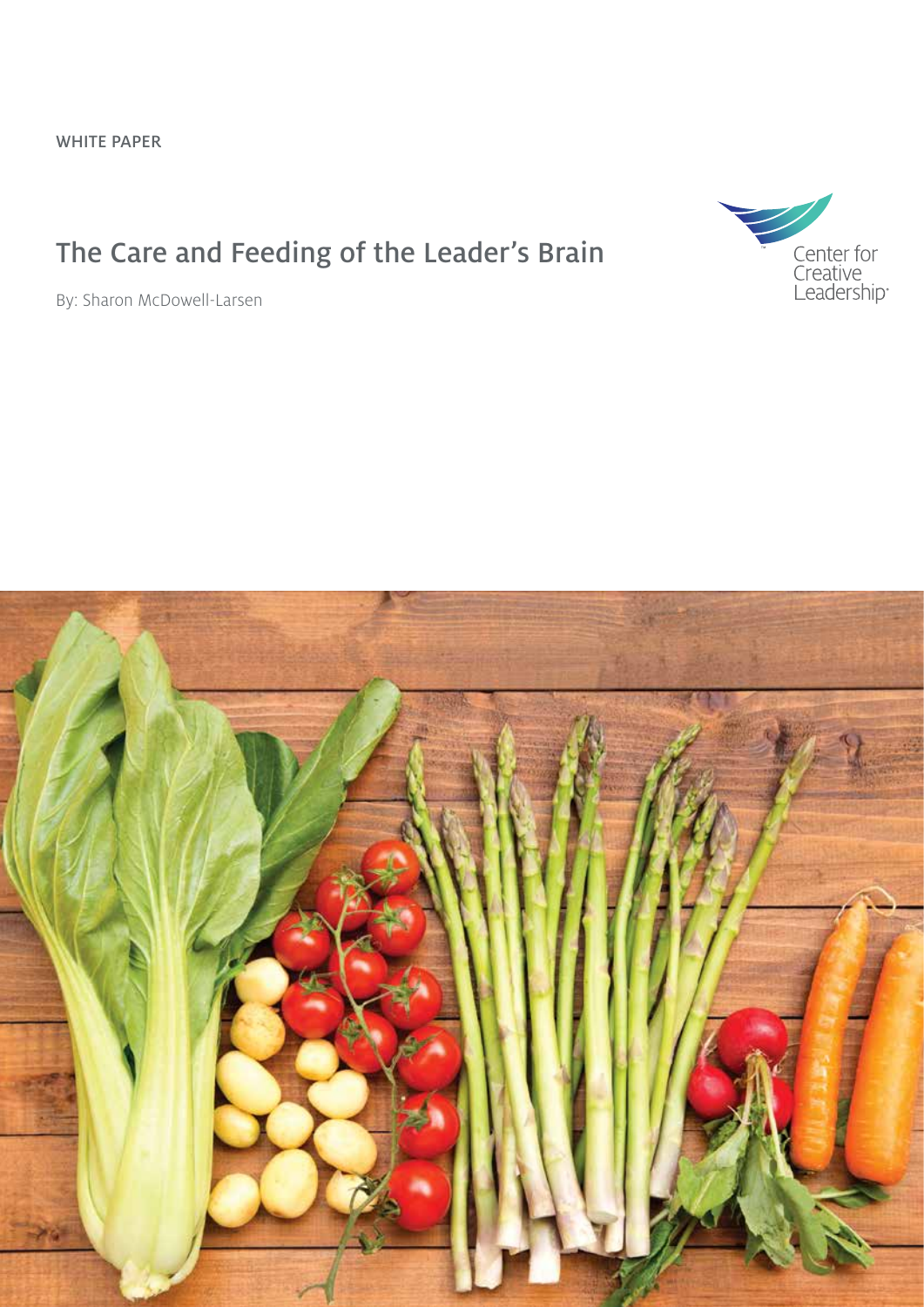

| Introduction                                    | $\mathbf{1}$   |
|-------------------------------------------------|----------------|
| Food for the Brain                              | $\overline{2}$ |
| Oxidative Stress and Inflammation               | 3              |
| The Antidote: Antioxidant-Rich Foods            | 4              |
| Advanced Glycation End Products                 | $\circ$        |
| The Spices That Are Right                       | 10             |
| The Key to Brain Health is Arterial Health      | 11             |
| Iron, Copper, and Aluminum                      | 12             |
| Omega-3 and Omega-6 Fatty Acids                 | 13             |
| Is It a Good Idea to Supplement with Fish Oils? | 14             |
| Fish: A Double-Edged Sword                      | 15             |
| Exercise: The Magic Bullet                      | 16             |
| How Much Exercise Do We Need?                   | 17             |
| How Does Exercise Work Its Magic?               | 18             |
| The Impact of Stress on Brain Health            | 20             |
| Sleep: Strive to Hit Your Sweet Spot            | 23             |
| Sources and References                          | 25             |
| About the Author                                | 29             |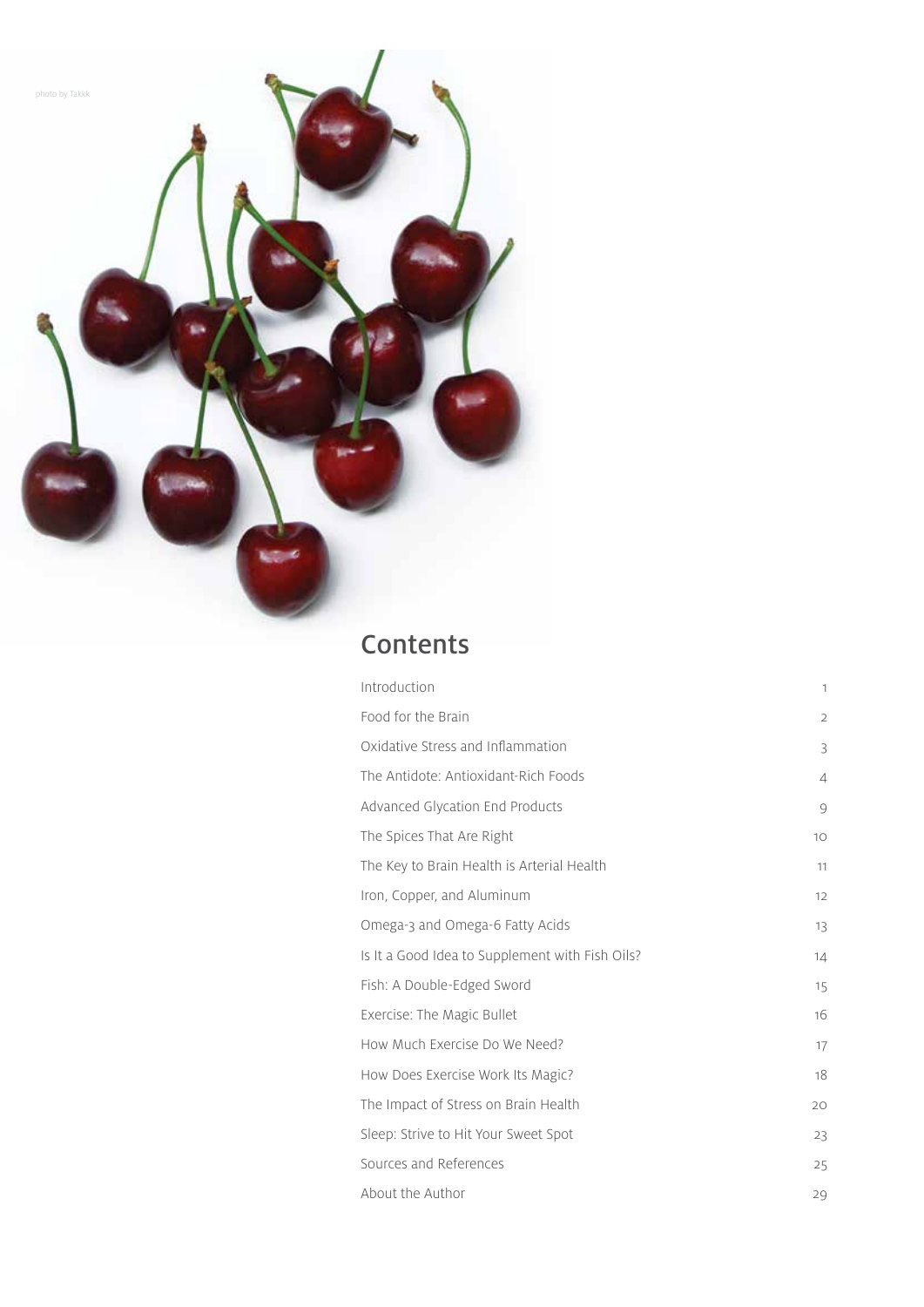### Introduction

Let's be honest. Your company didn't hire you for your brawn or your finely sculpted six pack. In business, brain power wins the day, not horsepower. Your ability to think, communicate, and exhibit emotional intelligence and creativity eclipses physical strength and stamina. Yet, if you were to design a lifestyle that is the antithesis of good cognitive function and long-term brain health, the life of an average executive would come pretty close.

Consider the human brain—our crown jewel. Scientists have learned more about the brain in the last 10 years than in all previous centuries combined. Yet it remains, for all intents and purposes, an unfathomable mystery. Weighing in at just three pounds, it consumes 15% of our total cardiac output, 20% of our total oxygen consumption and 25% of our total glucose use. When the brain is fully working, it uses more energy per unit of tissue weight than fully exercising quadriceps.<sup>1</sup>

The brain is the seat of intelligence, emotion, and memory, and it initiates movements and behaviors. How it helps us lift a fork to our mouth or navigate a busy interstate at 70 miles per hour—relatively mindless acts we perform daily is something we barely understand. There is not a computer in the world that can match its capacity. But we are prone to treating our brains like pieces of junk.

Lack of sleep, poor dietary habits, stress, lack of regular exercise, and smoking can all contribute to worsened cognitive performance and brain health. In fact, the same factors that elevate our risk for heart attacks—elevated cholesterol levels, high fat diets, low levels of fitness, diabetes, high blood pressure, obesity—have also been shown to increase risk for dementia, mild cognitive impairment and Alzheimer's disease (AD).<sup>2,3</sup> [Note: Alzheimer's is a type of dementia, ¾ of dementia is Alzheimer's]

Alzheimer's, like heart disease, is years in the making. Both are diseases of accumulation. Researchers estimate it can take 20 to 30 years for cognitive impairment to fully develop.4 Mild impairment starts to occur in one's 50s and could be the early warning signal. It has been estimated that 80% of those who experience mild cognitive impairment will eventually have dementia and/or Alzheimer's later in life.<sup>5</sup> Numerous recent papers looking at the link between lifestyle factors and Alzheimer's recommend healthy interventions early in life to prevent this disease.<sup>6</sup>

Deaths from Alzheimer's disease have seen a steady increase during the last few decades, and it is now the sixth-leading cause of death in the United States. Recent [predictions](http://www.ncbi.nlm.nih.gov/pmc/articles/PMC2850264/) are that the numbers of people afflicted with Alzheimer's worldwide will double every 20 years to 42 million by 2020 and 81 million by 2040. Equally disturbing is that those age 60 and older who have Alzheimer's, will experience 11.2% of years living with disability. This is more than for stroke (9.5%), musculoskeletal disorders (8.9%), cardiovascular disease (5%), and cancer (2.4%).7

However, rates of Alzheimer's have not had universally similar distributions. Age-adjusted rates tend to be [significantly](http://www.ncbi.nlm.nih.gov/pubmed/11176911) lower for Africans living in Nigeria, than for African Americans living in Indianapolis ( $1.4\%$  versus 6.24%).<sup>8</sup> It is also lower for [Japanese](http://www.sunarc.org/JAD97.pdf) living in Japan than those living in the United States or Hawaii.<sup>9</sup> This suggests that environmental rather than genetic factors are the underlying cause of this disease.

Actually, I should say "were" lower in Japan as this country has also seen rapid increases in rates of Alzheimer's disease in recent years. This increase has been attributed to a shift away from more traditional diets based on rice, vegetables, and fish to higher intakes of meat and other animalderived foods.10 Similar associations have been noted for China.<sup>11</sup>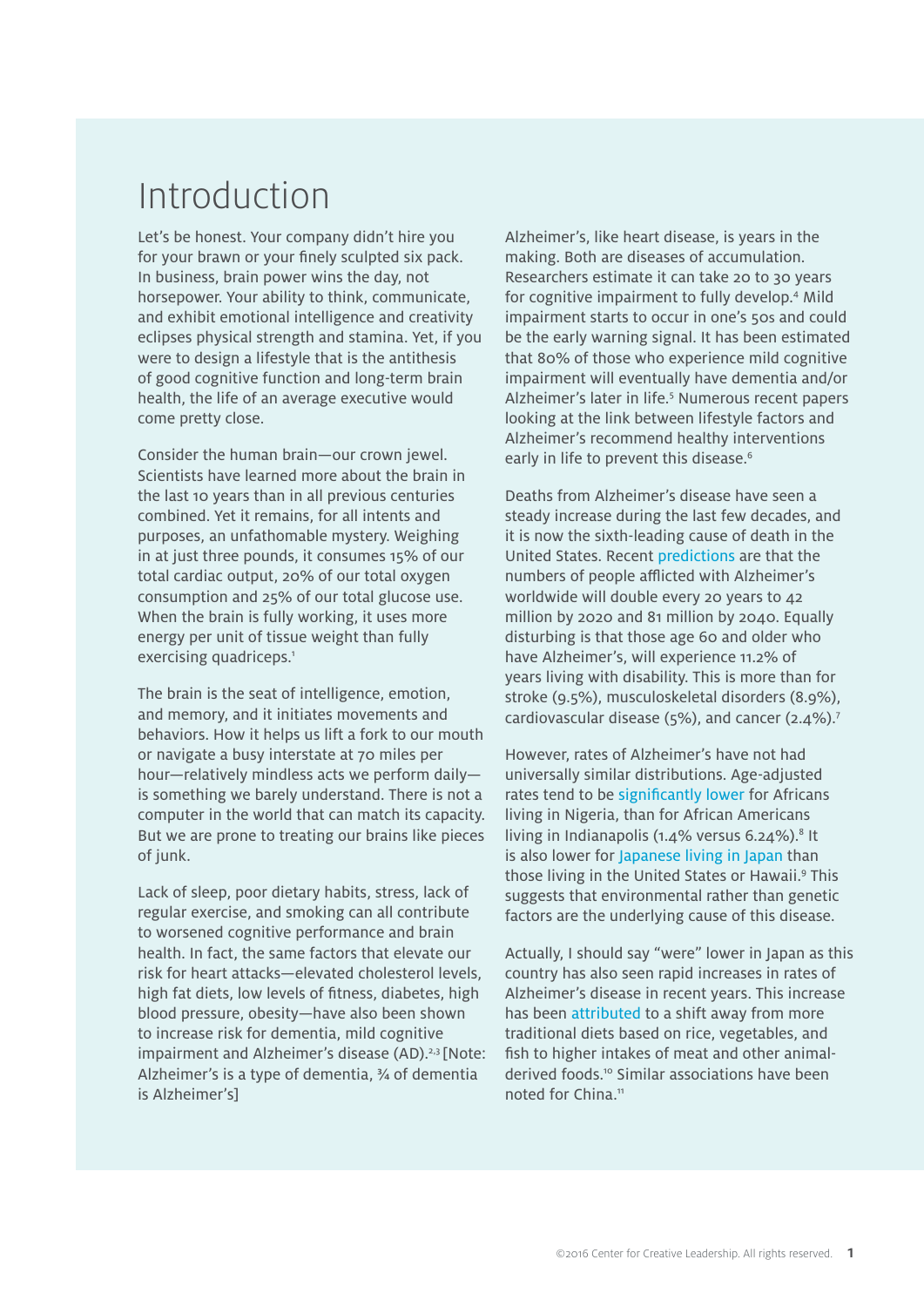

# Food for the Brain

Does the type of food we eat impact our ability to think and the long-term health of our brain? More and more science is showing that yes, food can and does have profound effects on the brain. As one paper put it, "just like other organs in the body, the brain is acutely sensitive to what we eat or drink."<sup>12</sup>

Executives also report that diet has an impact on performance and their brain function. When CCL asked whether diet impacted their performance, 75% of executives said it clearly impacted how they felt and performed. When asked how diet impacted them, most reported that when they didn't eat well, they felt sluggish, lethargic, and less alert. Conversely, they said a healthy diet helps with sleep, energy and thinking, and feeling better. As one executive put it,

*"I find diet to have the most direct impact on how I feel during the day, both physically and mentally."*

But diet is a bit trickier to study than exercise. Most studies focus on long-term brain health—cognitive decline in the elderly and/or Alzheimer's disease. Fewer studies have looked at the acute impact of diet. Yet I think we all can agree that eating a heavy, high-fat meal does not enhance brain performance. One study found that when rats consumed a high-fat diet, there was an immediate and dramatic decline in cognitive function and working memory, *regardless of whether they had exercised or not*. 13 Other studies show impaired blood flow to the brain following a single meal high in saturated fat. Fat—in particular saturated fat and cholesterol—hurt the brain.14,15,16 Which foods top the list when it comes to saturated fat and cholesterol? Animal foods, such as chicken, fish, cheese, meat, dairy, and eggs, contain cholesterol and saturated fat. Of the plant foods, coconut oil is highest in saturated fat.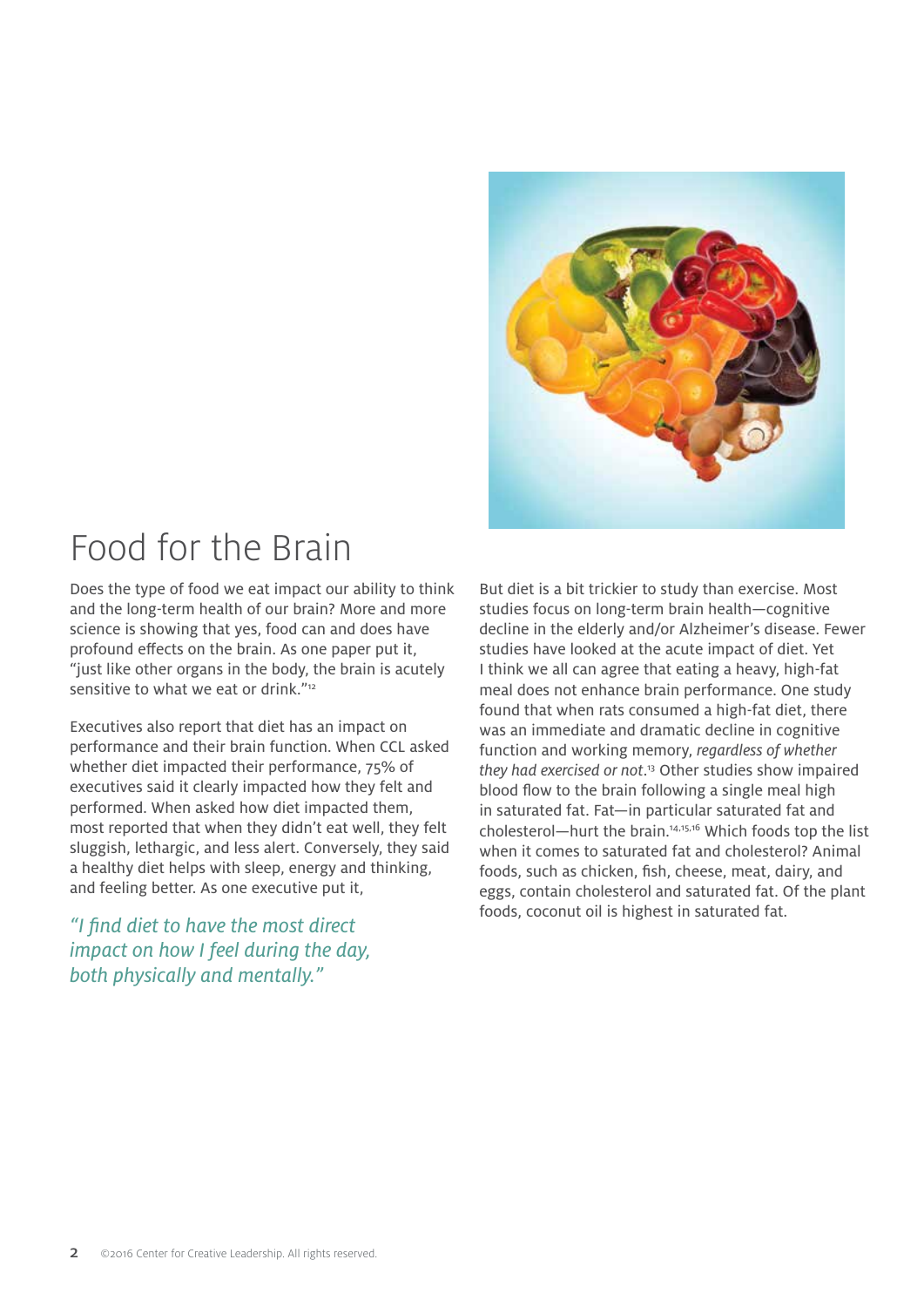### The Deadly Foes—Oxidative Stress and Inflammation

It is said that what is good for the heart is good for the brain. After all, the brain is a blood-hungry organ, so it stands to reason that anything that affects blood flow affects brain function. Atherosclerosis, or "hardening of the arteries" doesn't just occur in the heart. It is in fact, as one paper put it, "an omnipresent pathology that involves virtually the entire human organism," including our brains.17

One study that followed over 400 patients for four years found that those with more severe intracranial arterial stenosis (i.e., due to more plaque in the cranial arteries) had a faster decline in cognition and function compared to those with less stenosis. This was after adjusting for factors such as age, education, and vascular risk factors.<sup>18</sup> The good news is that eating a low-fat, whole plant-foods diet has been shown to prevent and even reverse arterial plaque.<sup>19</sup>

But the brain also is highly susceptible to the effects of oxidative stress.<sup>20</sup> Oxidative stress occurs when free radicals are formed during metabolic processes or the aerobic conversion of food into energy. These free radicals are atoms that pick up an extra electron and are, as the name suggests, highly reactive. Not only can they can damage DNA, proteins, and fats, they also can produce changes in gene expression. The process of aging has been [attributed,](http://www.ncbi.nlm.nih.gov/pubmed/20394761) in part, to the accumulated effect of oxidative stress.<sup>21,22</sup> To quote one [research paper](http://www.ncbi.nlm.nih.gov/pubmed/20394761) **". . . evidence indicates that a long 'dormant period' of gradual oxidative damage accumulation precedes and actually leads to the seemingly sudden appearance of clinical and pathological AD [Alzheimer's] symptoms, including amyloid-b (Ab) deposition, neurofibrillary tangle (NFT) formation, metabolic dysfunction, and cognitive decline."**<sup>23</sup>

Incidentally, those age spots on the backs of your hands are oxidized fat.

In addition to metabolism, oxidative stress is increased in response to stress, excess alcohol intake, eating fried foods, airplane travel, lack of sleep, breathing polluted air, and smoking cigarettes. With the exception of smoking (very few executives smoke), these factors are endemic to the executive lifestyle.

While things like smoking and excess alcohol consumption are avoidable, others are less so. The biggest contributor to oxidative stress is metabolism or the conversion of food to energy. The best way to mitigate and neutralize oxidative stress is to eat foods that are rich in antioxidants. One study which illustrates this quite nicely was where researchers fed sugar water to subjects found that markers of oxidative stress (free radicals) increased post ingestion. However, when they were fed orange juice (with a similar amount of sugar), there was no increase in oxidative stress.<sup>24</sup> Thus, it is imperative to eat antioxidant-rich foods with every meal.<sup>25</sup>

Our brain is a fatty organ, so it is particularly susceptible to the damaging ravages of these free radicals. Certain metals like iron and copper, essential to human life, if taken in excess, can promote oxidative stress.<sup>26,27</sup>

Finally, the brain and arteries are susceptible to inflammation—another aspect that is profoundly impacted by diet. As the author of one review paper put it, oxidative and inflammatory stressors are "the two major villains of aging."<sup>28</sup>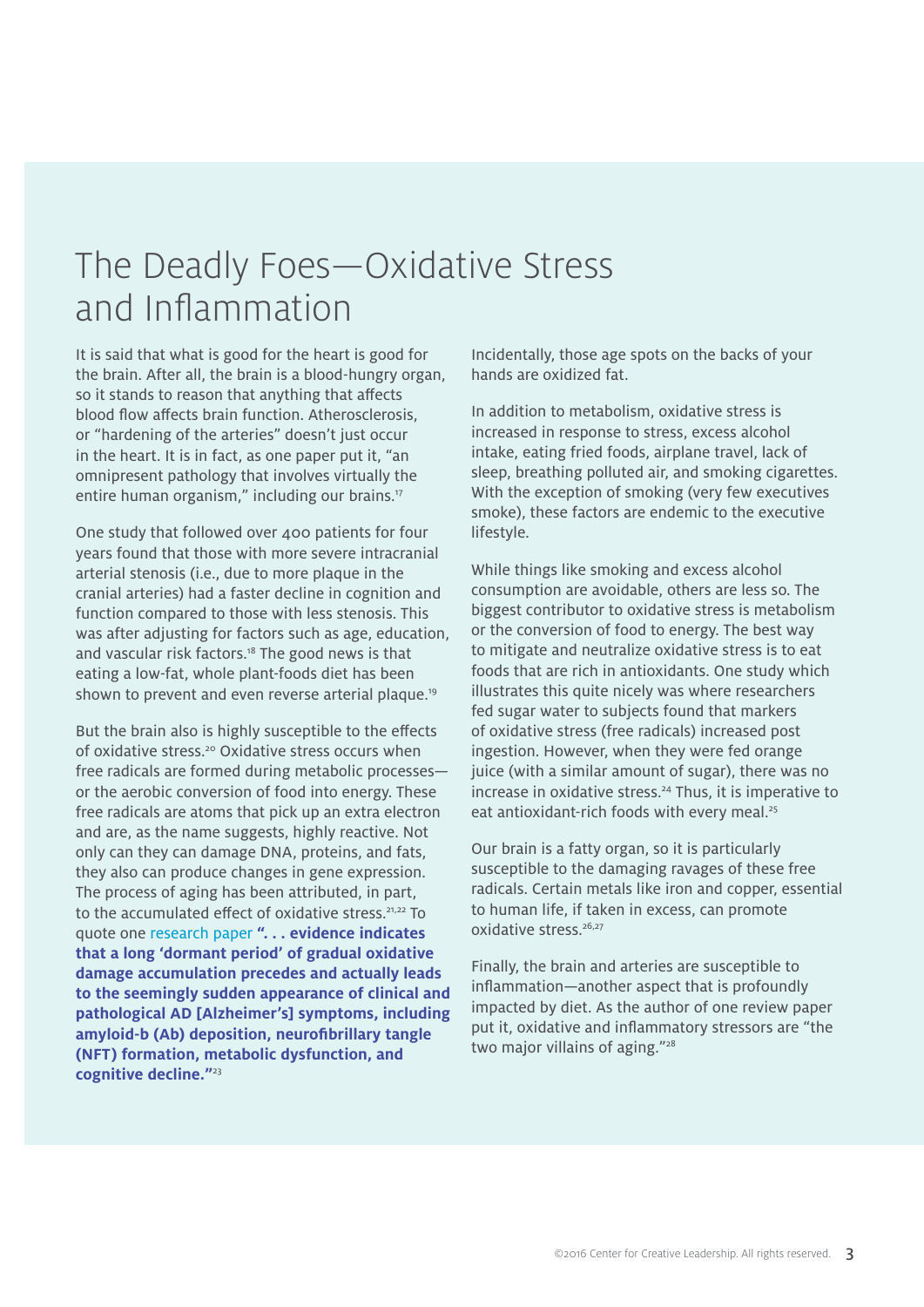# The Antidote: Antioxidant-Rich Foods

So what foods should we eat more of or less of to help combat oxidative stress and inflammation? For starters, the best foods are plant foods. All plants, including fruits, nuts, beans, spices, and leafy greens, make a vast array of chemical compounds that serve to enhance a plant's survivability. This includes combating oxidative stress and inflammation. Some of the plant foods studied most for their effect on brain function are blueberries, strawberries, grapes, blackberries, walnuts, green leafy vegetables, green tea, and the spices turmeric and saffron. All have been shown to have beneficial effects, such as improving working memory, staving off or reversing cognitive decline, neurogenesis, and the ability to manage complex learning tasks, to name a few of the reported benefits.<sup>29,30,31,32</sup>

A 2010 paper that was eight years in the making reported the antioxidant content of 3,100 foods. What was interesting was the stark difference in antioxidant content between plant and animal foods. Animal foods, which also tend to be high in saturated fat and cholesterol, are dismally low in antioxidants. Iceberg lettuce, one of the most antioxidant poor vegetables, has more antioxidant units than the same amount of milk, eggs, salmon, and chicken or beef—all foods eaten to excess in Western countries. When the researchers averaged the antioxidant content of plant versus animal foods, the plants won hands down. In fact, it was no contest. Plants averaged 1,157 antioxidant units per 10 grams, while animal foods averaged 18.33

Why? Simply put, plants are nutrient producers and animals are nutrient consumers.

Two antioxidants that have been shown to protect our brain cells are vitamins E and C. One [study](http://www.ncbi.nlm.nih.gov/pubmed/12076219) that followed 800 elders for four years found that vitamin E in food lowered risk of Alzheimer's by 67%.<sup>34</sup> Another [study](http://www.ncbi.nlm.nih.gov/pubmed/20413888) concluded that "various tocopherol forms rather than alpha-tocopherol alone may be important in the vitamin E-protective association with Alzheimer's disease."35

You will notice a couple of important points here. The first study refers to vitamin E from foods and the second to "various tocopherol forms." This is important. Vitamin E is a family of tocopherols, including the alpha, beta, gamma, and delta forms. These in turn also consist of different isomers. The synthetic form of vitamin E found in most supplements is alpha-tocopherol and only contains one of the eight isomers found in the natural alpha-tocopherol. Thus, most vitamin E supplements bear little or no resemblance to the vitamin E found in whole plant foods. The best vitamin E pills are sunflower seeds, walnuts, and almonds! Animal foods (including fatty fish) are almost completely devoid of vitamin E. Nuts, seeds, and avocados are among the best choices. Vitamin C works synergistically with vitamin E in protecting our neurons. It serves to regenerate vitamin E. Again, animal foods are devoid of this antioxidant. Fruits and vegetables are your best source of vitamin C.<sup>131</sup>

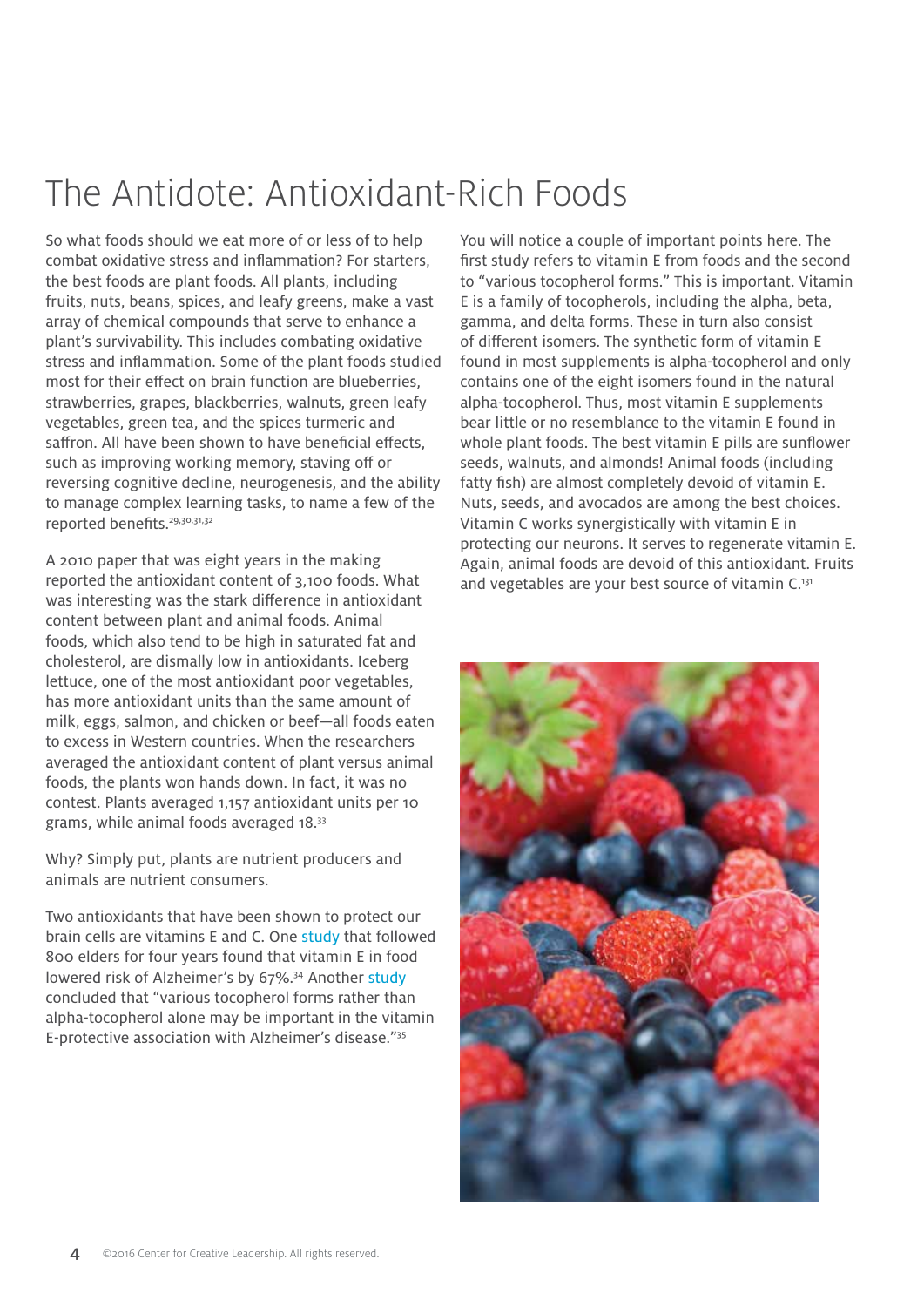Three antioxidants that we produce internally also defend against free radicals. These are superoxide dismutase (SD), glutathione peroxidase (GP), and coenzyme Q10 (CoQ10).

CoQ10 is found in such foods as soybeans, peanuts, pistachio nuts, and olives, but mostly, you should be making it internally. Oral administration of CoQ10 has been shown to reduce the burden of the plaque in mice models. Statin drugs interfere with its production, which could be why their use is associated with cognitive decline. [Studies](http://www.ncbi.nlm.nih.gov/pubmed/18181031) suggest that supplementation with coenzyme Q10 might be useful therapy for Alzheimer's for some people.<sup>36</sup>

SD is found in the mitochondria. Mitochondria are where oxidative metabolism occurs, thus they play a crucial role in neutralizing oxidative stress. Antioxidants from our diet can't really penetrate into the mitochondria (although they can protect the rest of the cell, like the DNA), so increasing our ability to make SD is important. There are two ways to do this—exercise and eating more vegetables.

A recent study looked at the effect of diet on gene expression of SD and found that those eating more plants, i.e., vegetarians, had three times the genetic expression of SD.37 Thus, even though antioxidants from our diet can't get into the mitochondria, eating more antioxidant-rich foods can help us to produce more SD and therefore increase our free radical quenching power.

GP is also produced in the mitochondria. Again, there is some evidence that eating more plant foods can increase its production. In one study on athletes, those who drank 75 ml of tomato juice post training had about double the concentration of GP than the control group.<sup>38</sup> Incidentally, those athletes drinking the juice also improved their running performance.

But can eating antioxidant-rich foods improve our brain power?

Dogs are useful models. Like humans, they have cognitive decline with age and accumulate oxidative damage. One study using older beagles found that an antioxidant-rich diet using spinach flakes, tomato pomace, grape pomace, carrot granules, and citrus pulp—the human equivalent of raising fruit and vegetable servings from three servings to five or six servings a day—led to cognitive learning improvements in just two weeks. Over time, the dogs showed reduced oxidative damage and maintained their learning ability, while untreated animals showed marked progressive declines.39

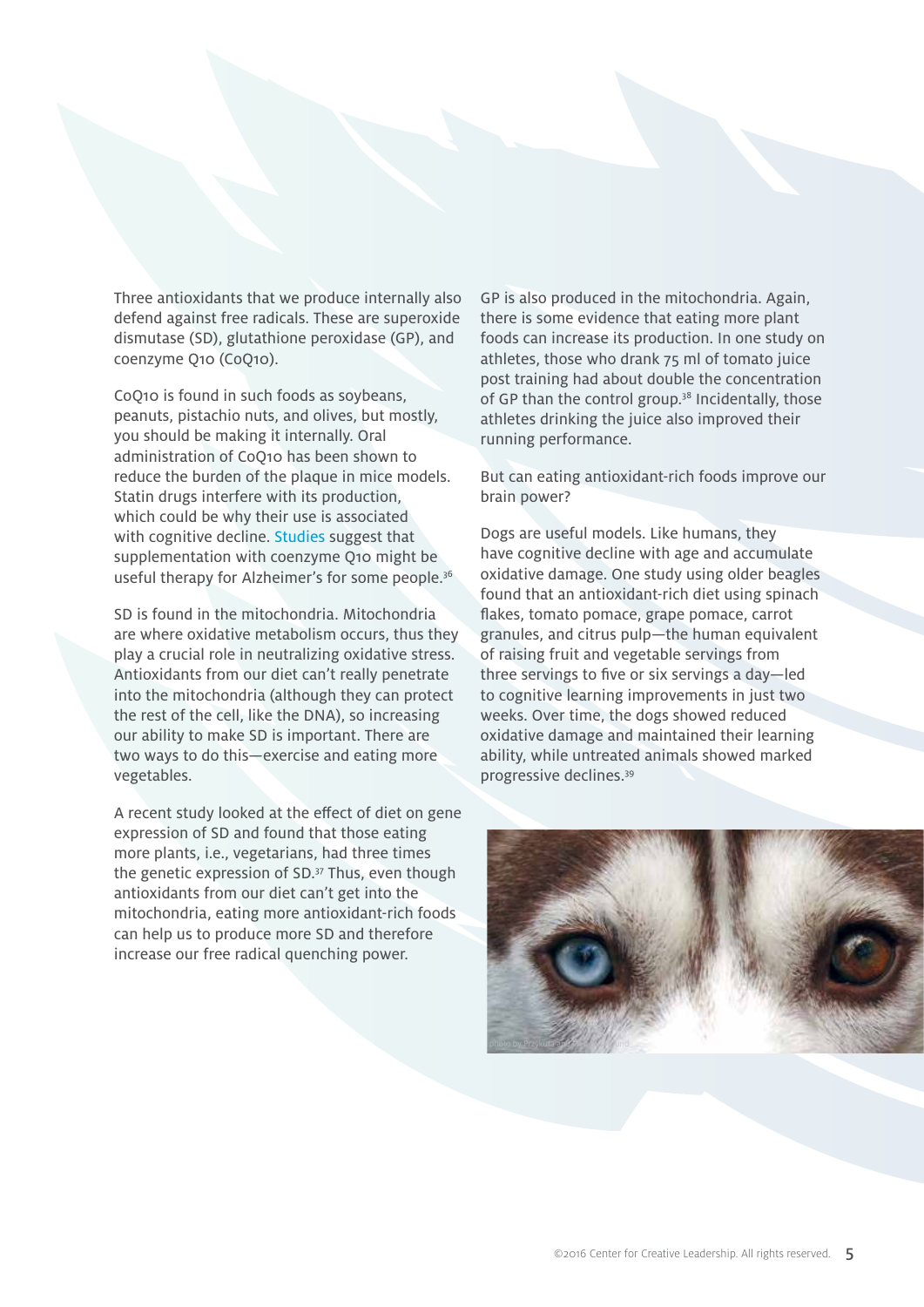In human studies, there is substantial evidence that adherence to a predominantly plant-based diet, one that is rich in fruits, vegetables, whole grains, and legumes can significantly lower risk for Alzheimer's disease, while diets rich in meat and dairy substantially increased risk.40,41 A recent meta-analysis found that those who had a greater adherence to a Mediterranean style diet (characterized by low intakes of meat and dairy and high intakes of fruits, legumes, and other plant foods) had a 33% lower risk of both cognitive impairment or Alzheimer's disease.36

In one lifestyle and age-matched prospective [study,](http://www.ncbi.nlm.nih.gov/pubmed/8327020) subjects who ate meat (including poultry and fish) were more than twice as likely to become demented than their vegetarian counterparts (relative risk 2.18), and the longer people ate meat the discrepancy was further widened to three times the risk (relative risk 2.99).<sup>42</sup>

Japanese studies have found a similar relationship. Individuals with low vegetable and high meat consumption were the ones most likely to develop Alzheimer's.<sup>10</sup> One point worth mentioning is the importance of considering the diet as a whole rather than looking at the effect of single nutrients. There is substantial evidence of food synergy. As one paper pointed out, foods such as berries have benefits beyond just their antioxidant capacities.43

While much of the focus has been on the aging brain and cognitive decline, what can a healthy diet do for you in the short term? Well for starters, it may improve memory, cognitive performance, mood, and even learning. In one study where the diets of older adults were supplemented with blueberry juice, memory function was improved compared to those fed a placebo.<sup>30</sup> The researchers speculate the anthocyanins in blueberries, which have antioxidant and antiinflammatory effects, may have accounted for this. Additionally, anthocyanins increase neuronal signaling in brain centers, mediating memory function, and improving glucose disposal.

A study from Norway looking at fruit and vegetable consumption and cognitive performance in healthy older adults found a "diet rich in plant foods is associated with better performance in several cognitive abilities in a *dose-dependent manner*." That means the benefits increased as consumption of these foods went up. The effect was most notable in fruits, vegetables (in particular cruciferous vegetables), high-fiber bread, and mushrooms. It was less notable in potatoes, while white bread had a negative effect. After consumption reached about a pound, the benefits started to level off.44 Recent recommendations are to eat eight to 12 servings of fruits and vegetables per day to maximize their health benefits.

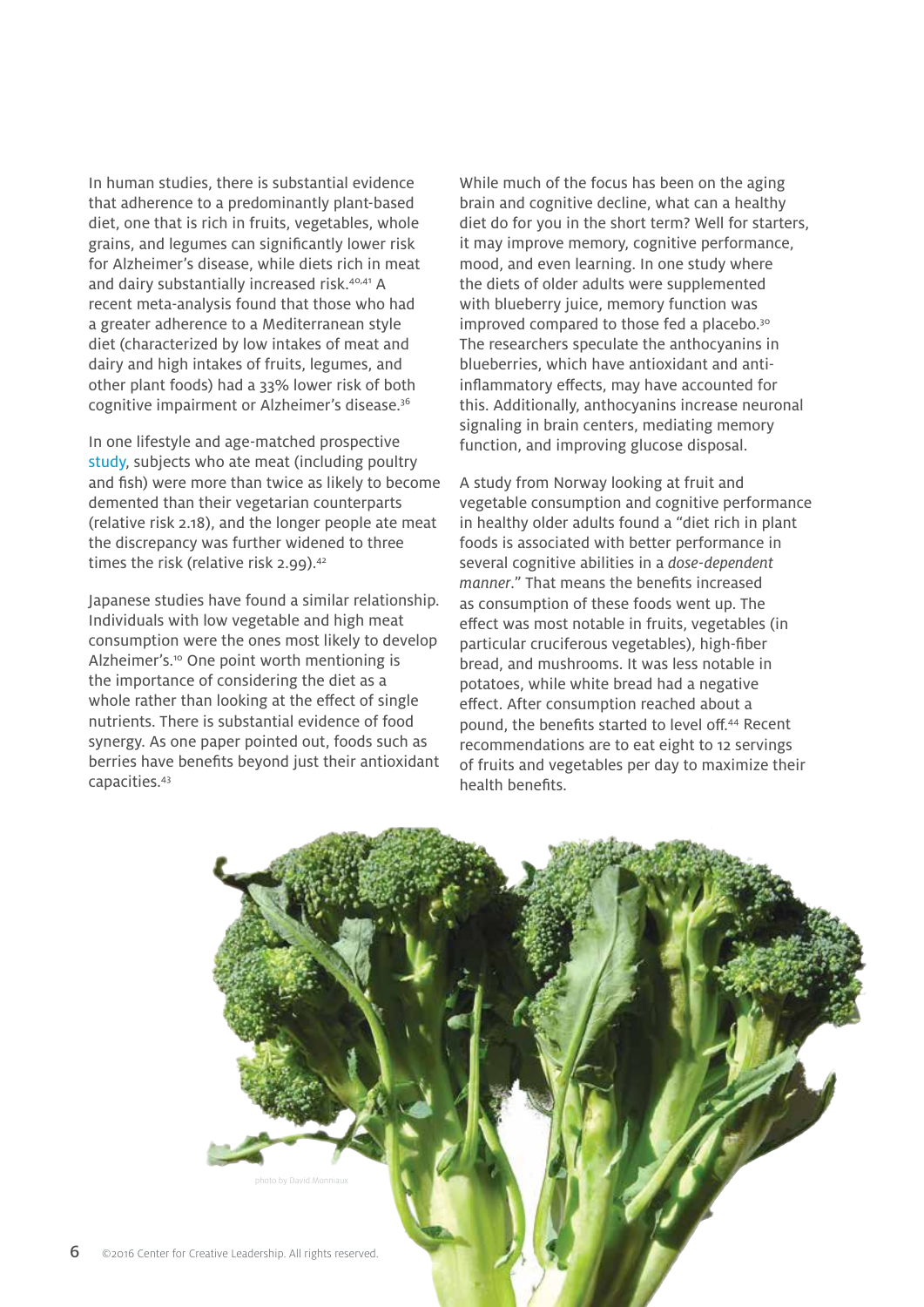

Another study compared mood states between vegetarians and meat eaters. Vegetarians had significantly less negative emotion than meat eaters, despite having lower intakes of long-chain omega-3 fatty acids found in fish. The vegetarians, however, had higher intakes of the short-chain omega-3 fatty acid, alpha-linoleic acid (ALA), found in nuts, seeds, and vegetables. Vegetarians also had lower intake of arachidonic acid, which is highly pro-inflammatory.<sup>45</sup>

A different study compared the academic performance of fifth graders who ate a healthy diet high in fruits and vegetables and low in fat to those who ate a poor diet. Researchers found a dose-dependent association. Those eating a better diet showed significantly better academic performance than those eating a poor-quality diet after accounting for other factors.46 So while it is difficult to determine if these results are applicable across all age groups (i.e., will blueberries help those of us who are not elderly? Or do the benefits of a healthy diet extend beyond school kids?), they do underscore the point that diet plays a role in brain function.

Glucose is the brain's only source of energy. Thus the brain thrives on a starch-based diet, albeit complex starches in which glycemic and insulin loads are low and in which distribution in the body is slow but regular. Interestingly, a child's brain consumes twice the glucose per unit of weight as that of an adult, which might explain why poorer performances at school are seen when breakfast is insufficient.1

In young adults, poor regulation of blood glucose leads to poor memorization. This is reversed after ingestion of glucose. In fact, the most absorbing tasks, those that require extended focus over a long period, benefit most from glucoregulation.<sup>1</sup>

Fruits, vegetables, whole grains, sweet potatoes, and legumes are great sources of energy for the brain, while also contributing nutrients, antioxidants, and fiber. At rest the brain consumes more than 50% of dietary carbohydrates, approximately 80% of which are used only for energy. Better regulation of glycemia provided by these foods has been shown to improve the quality and duration of intellectual performance.45 One study found the presence of fiber in the diet is associated with higher alertness ratings and less perceived stress.47 Fiber serves to regulate glucose uptake and slow its absorption, which results in better insulin regulation. This is important because excess insulin is bad for cognitive function. Highfat diets, in particular those high in saturated fat, fried foods, and meat, are associated with higher risk of insulin resistance.48,49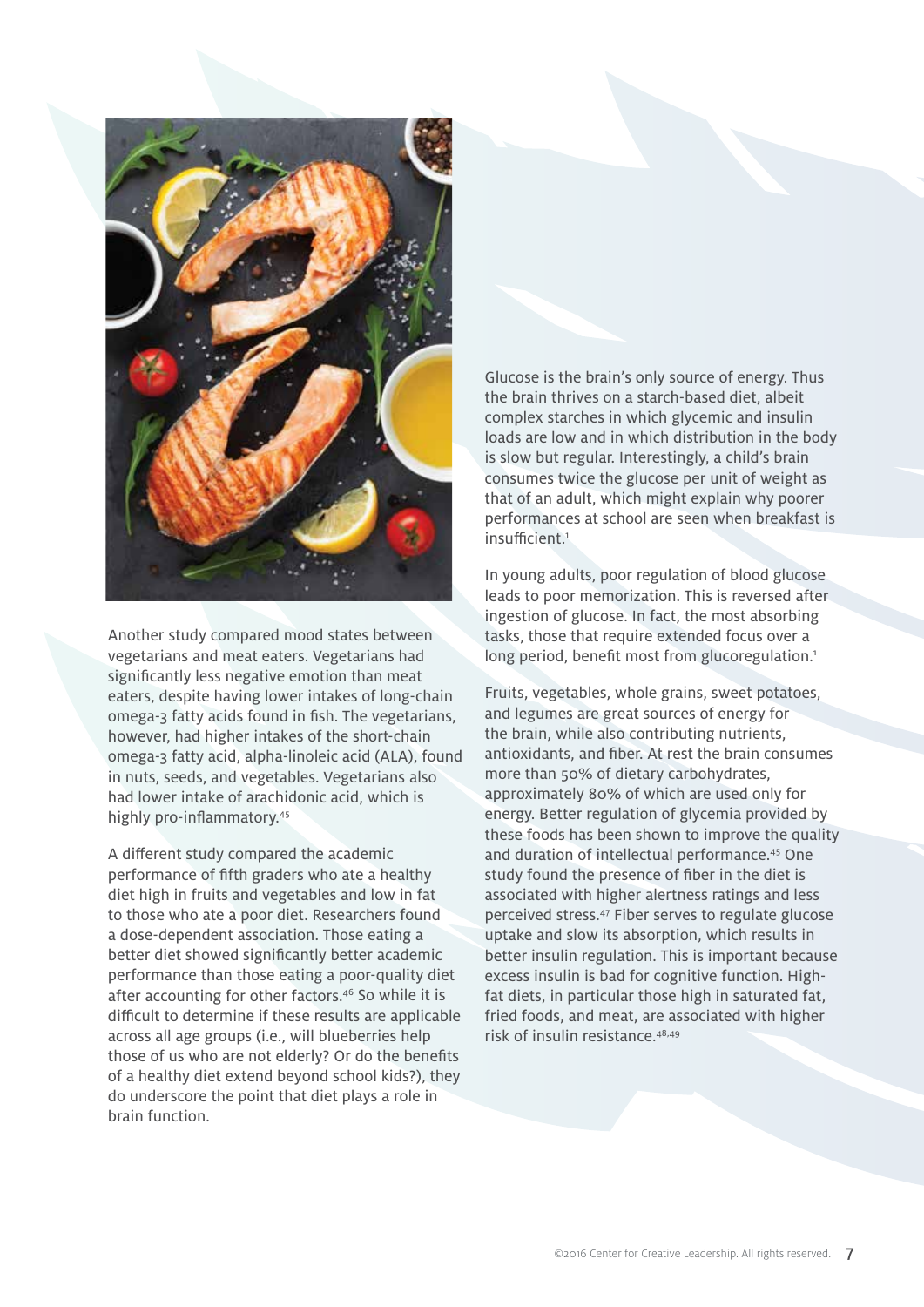When it comes to insulin regulation, the type of protein is also important. Dietary protein triggers release of both insulin and glucagon. The beta cells (where insulin is produced) do not detect protein per se, but rather the postmeal increase in circulating amino acids. In other words, when we eat protein it gets broken down in the gut to individual amino acids and then absorbed. As a general rule, essential amino acids (as found in animal protein) are more effective at promoting release of insulin, whereas nonessential amino acids (as found in plant protein) promote glucagon release.<sup>50</sup>

Plant proteins contain a higher amount of nonessential amino acids, while animal proteins are higher in the essential amino acids. In one study by Descovich et. al., patients were fed a low-fat meat protein diet for one month followed by a low-fat plant protein diet for one month, where the animal protein was replaced with textured soy protein (everything else stayed constant).<sup>51</sup>

During the no-meat trial, fasting glucagon levels rose by an average of 19% while insulin declined by 17%—a greater than 40% increase in the glucagon/insulin ratio.<sup>51</sup> This ratio change is good from a number of perspectives. It decreases fat storage, reduces synthesis and circulation of LDL cholesterol, and reduces triglyceride and insulin-like growth factor synthesis—all factors that are good for the brain.

While Alzheimer's is certainly complicated and multifaceted, the associations to meat consumption are quite strong. What are some other possible mechanisms that could explain this?

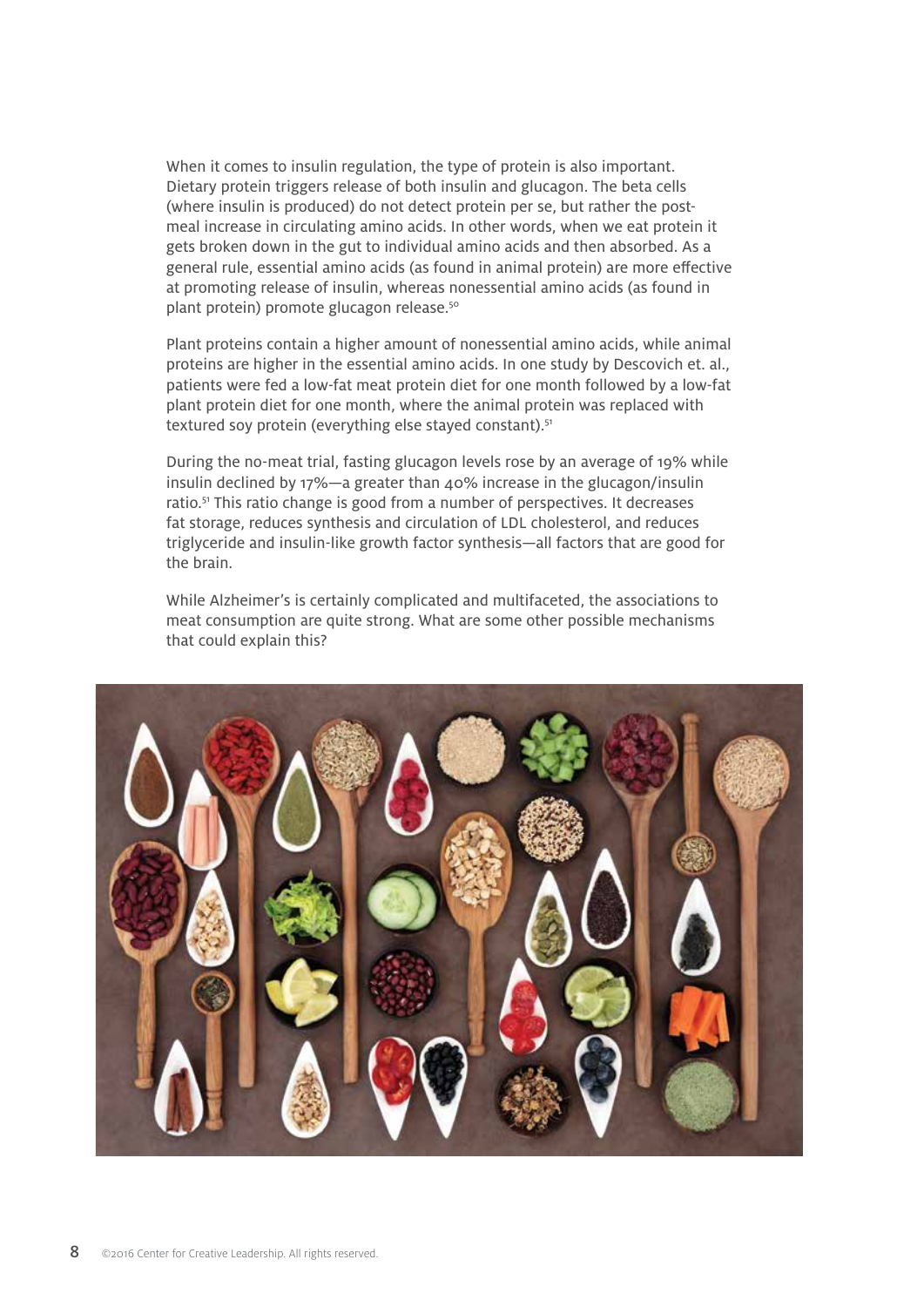### Advanced Glycation End Products (AGEs)

Not only are animal foods devoid of free radical fighting nutrients, they also contain substances that are [harmful](http://www.ncbi.nlm.nih.gov/pubmed/16257476) to brain health. As previously mentioned, saturated fat (mostly sourced from meat and dairy) and cholesterol (only found in meat and dairy) consumption have been [shown](http://www.ncbi.nlm.nih.gov/pubmed/12580703) to double one's risk of Alzheimer's disease.52 Elevated serum cholesterol in midlife was [found](http://www.ncbi.nlm.nih.gov/pubmed/19648749) to triple one's risk later in life.<sup>133</sup> This is similar to the risk posed by cigarette smoking. In a [review](http://iospress.metapress.com/content/gd9wxd5kx3hcymk4/?genre=article&issn=1387-2877&volume=1&issue=4&spage=197) [paper,](http://iospress.metapress.com/content/gd9wxd5kx3hcymk4/?genre=article&issn=1387-2877&volume=1&issue=4&spage=197) total fat (mostly from animal sources) was most strongly associated with increased risk for Alzheimer's while cereal or whole grain intake was inversely associated with risk.<sup>53</sup> But when it comes to animal foods, their fat and cholesterol content, while troublesome, is really the least of your worries. AGEs likely pose a bigger threat to brain health.

Advanced glycation end products (AGEs) are cross-linked proteins that damage neurons and increase oxidative stress and inflammation within the brain. They are also aptly called AGEs as they [promote](http://www.ncbi.nlm.nih.gov/pmc/articles/PMC2920582/pdf/glq074.pdf) aging. In fact, scientists refer to them as [gerontoxins,](http://www.ncbi.nlm.nih.gov/pubmed/%2020211718) or aging toxins.54 Skin wrinkling is in part caused by AGEs that have built up in the collagen tissue. They possibly play a role in [damage](http://nutritionfacts.org/video/glycotoxins/) to kidneys, eyes, joints, bones, and arteries.<sup>55</sup>

AGEs can enter our bodies when we eat [foods](http://www.ncbi.nlm.nih.gov/pmc/articles/PMC3704564/pdf/nihms482555.pdf) that [contain](http://www.ncbi.nlm.nih.gov/pmc/articles/PMC3704564/pdf/nihms482555.pdf) them. They are formed when meats are cooked at high temperatures, such as frying, roasting, searing, broiling, or grilling. Cooking foods in water or cooking foods with a high water content limits their formation. Fresh plant foods, for example, contain very low amounts (if any). Boiling meat has been shown to limit their formation, whereas broiling meat promotes their formation<sup>56</sup>

When it comes to AGE content, foods that top [the](http://www.ncbi.nlm.nih.gov/pmc/articles/PMC3704564/pdf/nihms482555.pdf) [list](http://www.ncbi.nlm.nih.gov/pmc/articles/PMC3704564/pdf/nihms482555.pdf) are roasted chicken, bacon, fried steak, and hamburgers—all foods that loom large in Western diets. Just by way of comparison, a burger has almost 5,000 units, a Boca veggie burger has 20. Foods that contain carbohydrates, such as beans, fruits, and vegetables, have very low AGE concentrations. Dairy products are also low unless you age the milk into cheese. Thus, cheeses can contain significant amounts as well.<sup>57</sup>

AGEs have been shown to be two to three time[s](http://www.ncbi.nlm.nih.gov/pubmed/15238435)  [higher](http://www.ncbi.nlm.nih.gov/pubmed/15238435) in the brains of Alzheimer's patients compared to normal patients.58 They were found specifically in the amyloid plaques and the tau tangles. AGEs wreak their havoc by increasing [free radical damage and inflammation](http://www.ncbi.nlm.nih.gov/pubmed/17712153) and have been implicated as being one of the [causative](https://www.researchgate.net/publication/228742524_Amplifiers_of_Systemic_Inflammation-The_Role_Advanced_Glycation_and_and_Lipoxidation_End_Products_in_Foods)  [factors in A](https://www.researchgate.net/publication/228742524_Amplifiers_of_Systemic_Inflammation-The_Role_Advanced_Glycation_and_and_Lipoxidation_End_Products_in_Foods)lzheimer's.<sup>59,60</sup>

For a variety of reasons it is best to limit your consumption of AGEs.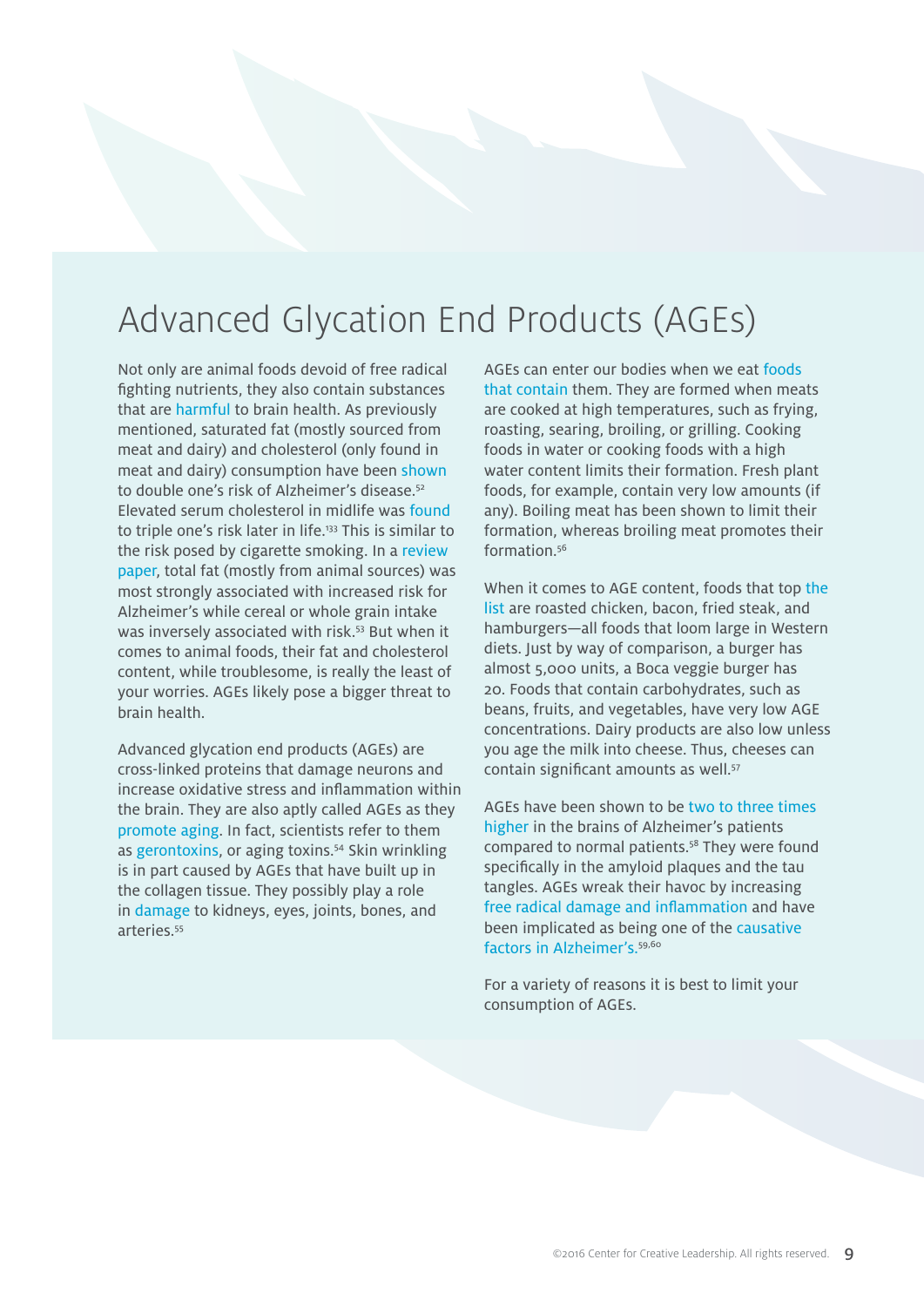# The Spices That Are Right

Curcuminoids found in the curry spice turmeric have also shown potent anti-inflammatory and anticancer qualities.61,62 The low rates of Alzheimer's disease in India have been attributed, in part, to the high consumption of curry (and in part to eating a meat and egg-free diet).<sup>63</sup> Indeed, India has among the lowest incidence of Alzheimer's in the world.

In one study those who consumed curry occasionally or very often performed significantly better on tests of cognitive function than those who never or rarely ate curry.<sup>64</sup> Additionally, those eating curry had half the risk of cognitive impairment than those who rarely ate curry. In a case report, three patients with Alzheimer's disease showed remarkable improvements in behavioral symptoms and mental performance after taking the turmeric for 12 weeks. After a year their behavioral and psychological symptoms of dementia did not worsen.<sup>65</sup> While these results are preliminary, this study along with others does show promise. As with most foods, it is important to take turmeric as a whole spice rather than a curcumimoid supplement.

Another spice that has shown promise is saffron. One study compared a placebo sugar pill to 30mg of saffron ingestion per day. For those on the placebo, cognitive decline continued unabated over the 18-week trial. However, those on saffron actually showed improved cognitive function.<sup>66</sup> Buyer beware, however, as too much saffron (>5 g/day) can be toxic.

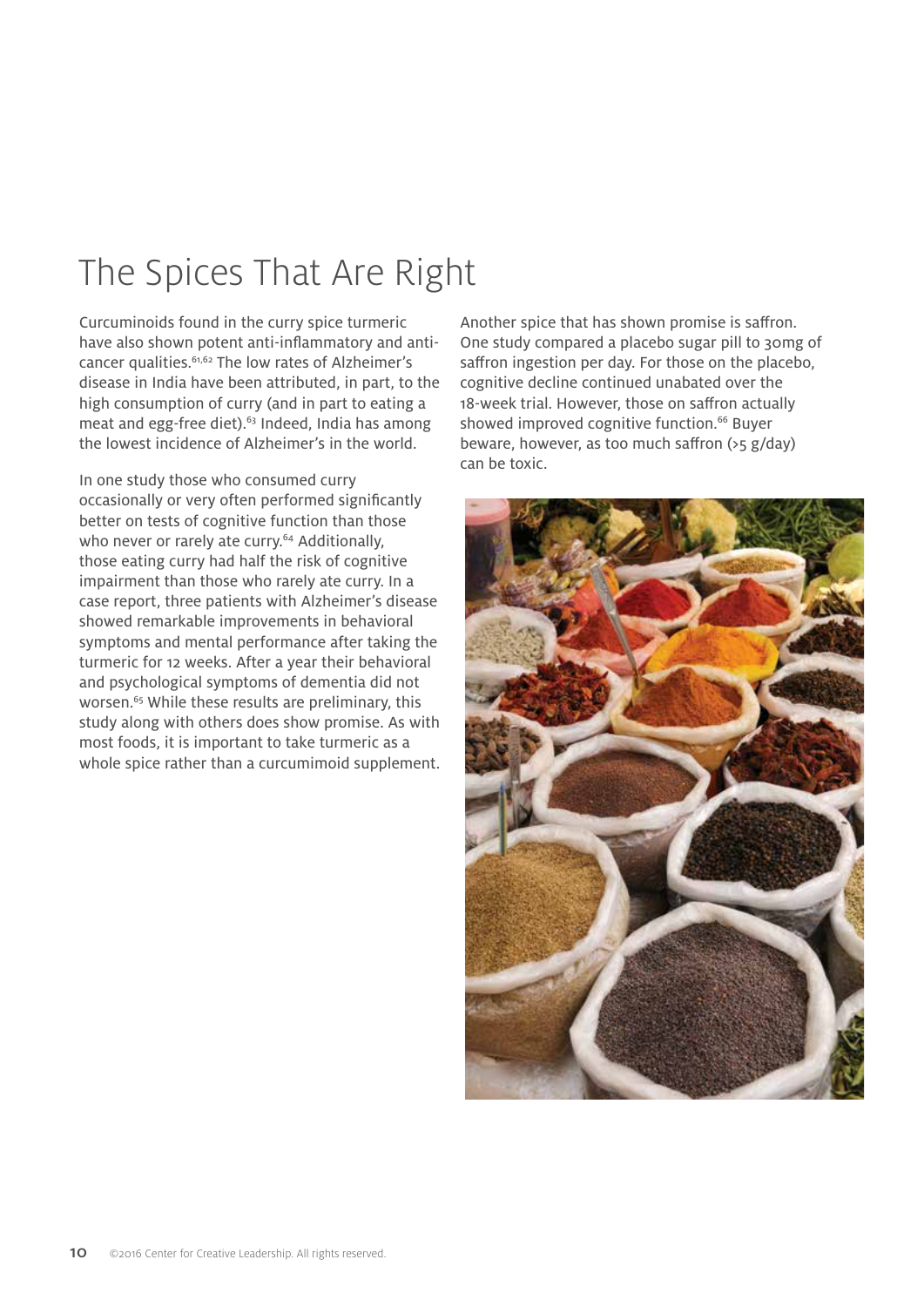# The Key to Brain Health Is Arterial Health

Endothelial cells, or the endothelium as they are collectively known, are the key to arterial health. These cells line the walls of our arteries. There are so many of them that if placed side by side they would cover seven to eight tennis courts. These cells produce a gas called nitric oxide that plays a number of important roles in protecting us from plaque buildup. Most importantly, nitric oxide is a potent vasodilator, allowing arteries to expand when blood is pumped through the body. It also helps the blood to flow smoothly, i.e., it helps the arteries to act like Teflon rather than Velcro and keeps things from getting sticky. Damage these endothelial cells or limit their ability to produce nitric oxide and you create the perfect environment for arterial disease.<sup>67</sup>

Again, diet can profoundly impact how well endothelial cells function. Eat processed oils (such as olive, soybean, and other oils), fast food, trans fats (found in processed foods, meat, and cheese), cholesterol-laden foods (from anything that has a liver) and you compromise the ability of these cells to produce nitric oxide.68,69,70,71 While this is an important lesson in heart health, what does it have to do with brain health?

Scientists at the Mayo Clinic have grown brain endothelial cells in a culture. As the cells increased in number, so did the production of nitric oxide. When scientists fed the cells a nitric oxide synthase inhibitor, nitric oxide production went down, but the production of a beta-site amyloid precursor protein cleaving enzyme (BASE for short) went up. As its name suggests, this bad boy cleaves to amyloid precursor proteins, resulting in the emergence of beta-amyloid—one of the suspected culprits in Alzheimer's disease and dementia.<sup>72</sup>

What this study suggests is that damage to brain endothelial cells, via poor dietary choices, can boost production of beta-amyloid plaque and thereby increase the risk of Alzheimer's disease.

Caldwell Esselstyn has worked with hundreds of heart disease patients, many of whom were no longer eligible for stents or bypass procedures. When he had them switch to a whole-foods, plant-based diet—free of animal products and processed foods like oils, white flour, and sugar—most saw a dramatic regression of their plaque.73 However, what was most interesting was that *all* saw dramatic improvements in blood flow to the heart after being on the diet for *only a couple of months*. Plaque reversal can take years, thus the increased blood flow was not due to plaque regression. What could account for the improvement? In a nutshell, when the offending foods were removed and the intake of unprocessed plant foods went up, the endothelial cells began to regenerate. Nitric oxide was produced and blood flow and vasodilation improved. This fact could have profound implications for long-term brain health as well.73

photo by Evan-Amos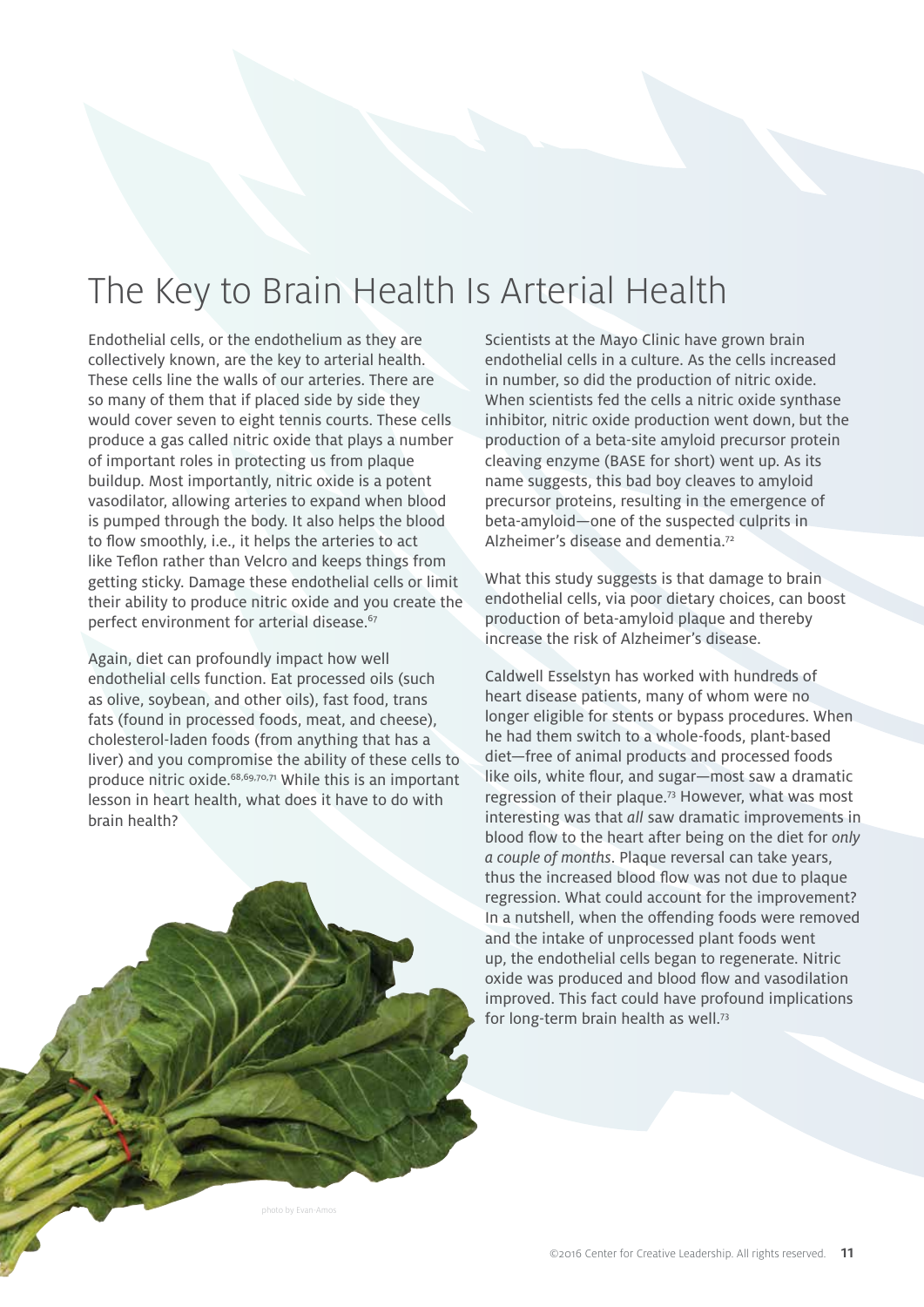

photo by Kaptain

## Iron, Copper, and Aluminum

Other culprits in this war on brain health are excess iron, copper, and aluminum. Both iron and copper are implicated in the formation of oxygen-free radicals and can damage tissue in the brain. In human prospective studies, there is a strong association between cognitive decline and a diet that is simultaneously high in saturated fat, copper, and iron.<sup>74</sup> Foods with the highest copper content include beef (the US is the only country that does not regulate copper content in beef), oysters, and mollusks. Other sources of copper are copper piping and supplements (such as your daily multivitamin).75 Copper toxicity combined with a high-fat diet is strongly linked to rapid cognitive decline—over three times the normal rate (copper with a low-fat diet doesn't appear to be as harmful).<sup>76</sup> Avoid supplements that contain copper. Check copper levels in your water (copper pipes don't necessarily mean toxic amounts in the water). More importantly, reduce (even better eliminate) meat intake, as copper is absorbed more easily from meat compared to vegetables.

Meat, and in particular red meat, is also high in hemeiron. Like copper, iron is more readily absorbed from meat than from plants. The body absorbs iron from plants more selectively, i.e., if your stores are low you absorb more, and if your stores are high you absorb less. So plant sources of iron are safer.

Aluminum (Al) is a neurotoxin and can contribute to the creation of tau tangles in the brain, the formation of amyloid plaques, and other pathological changes associated with Alzheimer's disease.77,78 It can also accumulate in certain neurons known to aggravate the free-radical damage already initiated by iron.74

Dietary sources of Al are numerous and varied. Al salts are added to commercial foods for a variety of reasons: for food coloring, anticaking agents, cheese-melting agents, a rising agent in cakes and other baked goods, pH adjusting agents, thickening agents, meat binders, emulsifiers, buffers, dough strengtheners, sweeteners, and curing agents.<sup>80</sup> Thus, reducing consumption of processed foods like commercial cakes, cookies, and pancakes from pancake mixes is a good idea. One of the leading culprits in the Western diet, however, is cheese.81 Aluminum is added to cheese to enhance slicing and melting properties. It also gives cheese a softer texture and prevents fat bleeding, since cheese would be far less appetizing if fat droplets were oozing out of it. Cheese is also high in fat (in particular saturated fat) and cholesterol, so eliminating cheese from your diet is good for a variety of reasons. Other avenues by which we absorb or ingest Al are through aluminum cookware, deodorants, antacids, some vaccines, some sunscreens, cigarettes, buffered aspirin, and other pharmaceuticals, and some bottled water.78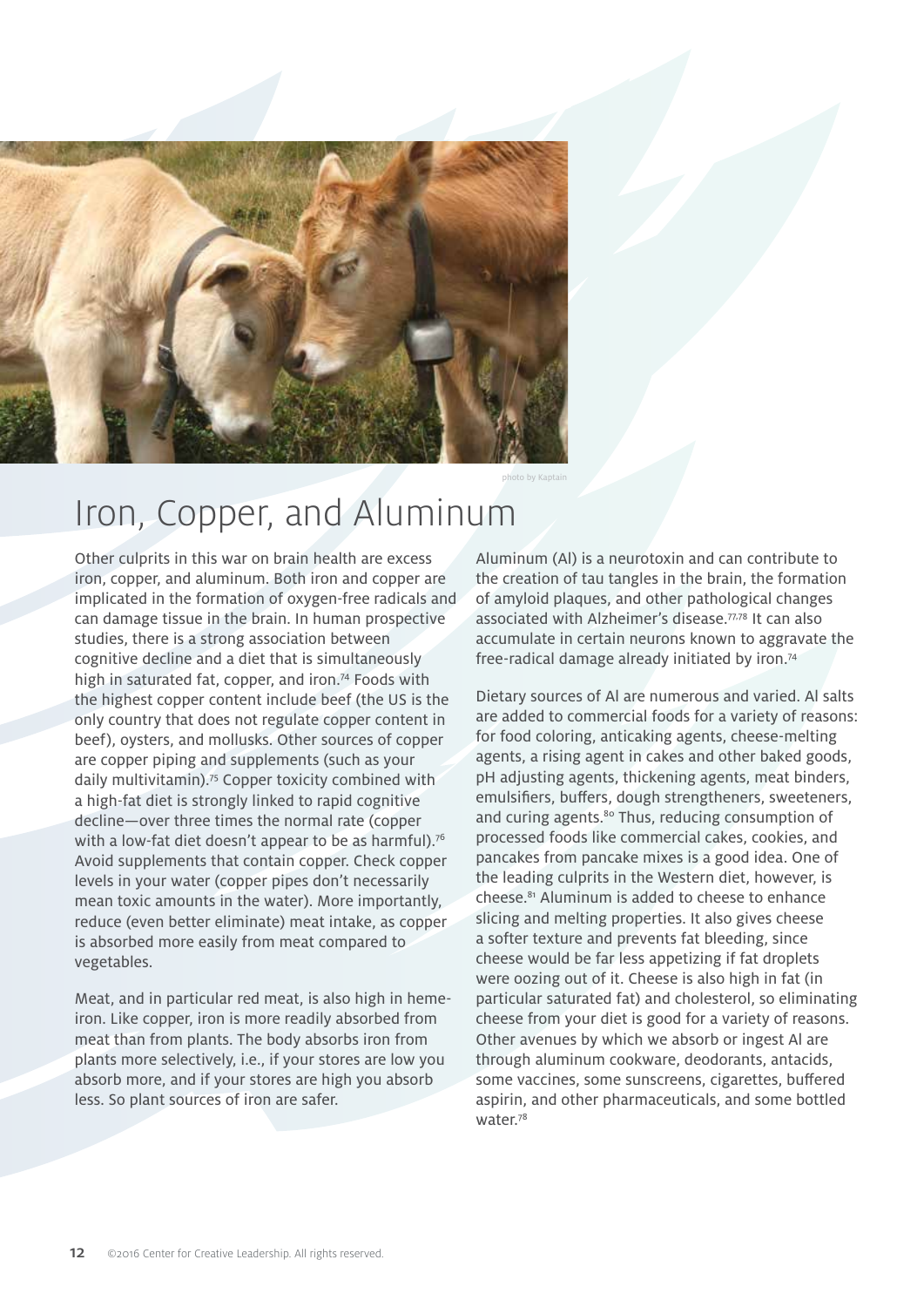### Omega-3 and Omega-6 Fatty Acids: Achieving the Right Balance

Much of the fatty tissue in our nerves and brain is made up of fatty acids. Thus, some of the most focused research on nutrition and brain function has involved omega-3 fatty acids. There are three types of omega-3s: alpha-linoleic acid (ALA), eicosapentaoic acid (EPA), and docosahexanoic acid or DHA. EPA and DHA are commonly referred to as fish oils. Of these three, only the ALA is an essential fatty acid, i.e., we need to get it from our diet. ALA is made by plants and is found in green leafy vegetables, soy, and walnuts and seeds, such as flax, chia, and perilla. We can convert ALA to EPA and DHA, so technically we don't need to eat fish to get our EPA and DHA. Preformed EPA and DHA are also found in algae and sea vegetables (like seaweed). Some fish can concentrate EPA from algae. Salmon, sardines, and mackerel are the three most common fish that contain large amounts of EPA.134

Another essential fatty acid is linoleic acid (LA) which is an omega-6 fatty acid.

ALA and LA are converted to eicosanoid precursors, which are powerful signaling molecules that control inflammation and immunity. Those that are produced from ALA are anti-inflammatory and anticoagulant. Those produced from LA tend to be pro-inflammatory and procoagulant.<sup>134</sup>

Changes to our diets during the last 100 years have resulted in a dramatic increase in the ratio of omega-6 to omega-3 in circulation and in our tissues. This shift may be responsible, in part, for the increased risk and incidence of numerous inflammatory diseases, including asthma, allergic rhinitis, and inflammatory joint diseases.<sup>134</sup> A recent study showed that a fourweek change in diet that reduced the ratio of omega-6 to omega-3 decreased gene expression of proinflammatory cytokines. That means dietary factors can regulate gene expression and significantly alter inflammation.

Walnuts are well known for their high levels of ALA and have been well studied with regard to brain function. A recent study shows walnuts are similar to berries in their improvement of cognitive function in aged rodents. Walnuts also reduced microglial activity in the hippocampus (a good thing). In addition to having healthy fats, walnuts contain other bioactive compounds shown to influence brain function, including vitamin E, melatonin, and fiber. They also include the antioxidant polyphenols such as ellagic acid that act synergistically with ALA to increase dietary antioxidant absorption and uptake.<sup>29, 136</sup> In short, adding walnuts to your leafy green salad is a good thing.

Omega-6 comes from vegetable oils such as olive, corn, sunflower and safflower oils, and is thus very prevalent in our diets. Ideally, we need to reduce omega-6 consumption and increase consumption of foods rich in omega-3 fats. As previously mentioned omega-3 fatty acids are more anti-inflammatory and might also play a role in preventing lipid peroxidation. They are also important in the expression of certain signaling processes. Inadequate intake of these fats also has been shown to promote dementia. In the aged brain, studies have shown a deficit of omega-3s in the hippocampus, cortex, and cerebellum—all areas involved in cognitive and motor function.

DHA also increases production of LR11, which is known to destroy the protein that forms the "plaques" associated with Alzheimer's disease. In mice, even short-term restriction of the omega-3s causes significant memory deficits.<sup>137</sup>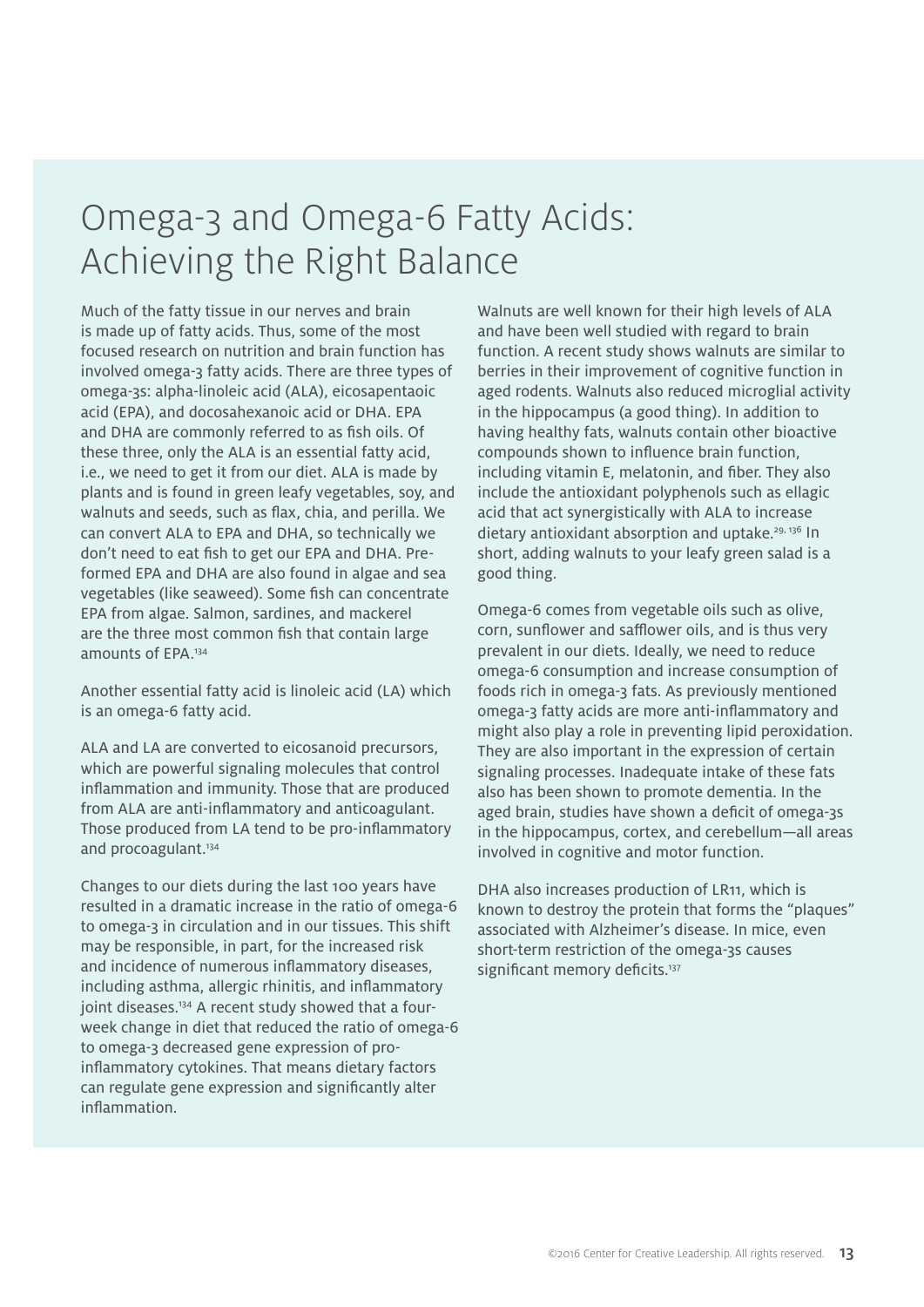# Is It a Good Idea to Supplement with Fish Oils?

Supplementation with fish oils (EPA and DHA) has not consistently been shown to reduce the risk of dementia and Alzheimer's disease.82,138 There are a couple of reasons for this. Many of the studies were conducted on populations that eat fish, thus supplementation was not shown to have benefit. Additionally, fish and fish oils are contaminated with bio-accumulated toxic chemicals, such as polycholorinated biphenyls (PCBs) and polybrominated diphenyl ethers (known as persistent organic pollutants), even if the claim on the label says otherwise. Distilling fish oils does remove some of the lighter organic compounds, but to quote one study which tested various distilled fish oil supplements:

The bioactivity of the organic contaminants in fish oil must be assessed to truly comprehend the trade-offs between the risks and the benefits of these supplements. This is especially important given the evidence presented here that current treatment processes are ineffective at removal of the heavier organic contaminants.<sup>83</sup>

Yet, evidence suggests that DHA deficiencies can leave us vulnerable to neurodegenerative diseases such as Alzheimer's and Parkinson's. There are a number of compelling reasons for not choosing to eat fish (environmental reasons and the high levels of contamination—see next page). Eating more walnuts, seeds, and greens can provide most with adequate levels of ALA, which is then converted to DHA and EPA. However, for some, additional supplementation with EPA and DHA is a good idea.<sup>140</sup> As we age we get less effective at converting ALA to EPA and DHA. A small percentage of the population are actually very poor converters, especially older men. If you are unsure, then it is a good idea to get a blood test every couple of years to ensure that you

have adequate levels. It might also be prudent to take a yeast or algae-derived EPA and DHA (after all that is where fish get theirs) supplement.<sup>139</sup> But try to find one where hexane (a neurotoxic chemical) hasn't been used to extract the oils. Also DHA and EPA are delicate oils, and once extracted, are prone to oxidation and rancidity, especially when exposed to light.<sup>135</sup> Thus try to find a supplement that comes in a dark bottle. The best DHA/EPA supplement that I have found is from www.drfuhrman.com. (Go to supplements and then click on DHA Omega-3 fatty acids).

#### **Ratios of Omega-6 to Omega-3 in Various Oils and Foods**

| English walnuts | 4:1   |
|-----------------|-------|
| Flax            | 2:1   |
| Chia            | 1.2:1 |
| Olive oil       | 15:1  |
| Canola oil      | 2:1   |
| Corn oil        | 79:1  |
| Soy oil         | 7:1   |
| Sunflower oil   | 15:1  |
| Chicken         | 15:1  |
| Eggs            | 16:1  |

#### **Sources of Omega-3s\***

| 1 oz. walnuts, $2.5 - 5.0$ grams   |
|------------------------------------|
| 1 oz. flax seed, $5.0 - 6.5$ grams |
| 1 oz. chia seeds, 5.0 grams        |
| 1 oz. wild salmon, o.6 grams       |

\*There is no daily recommended intake of Omega-3s, but the National Academy of Sciences has set what is considered to be an adequate intake over time: for women, 1.1 grams/day; for men, 1.6 grams/day.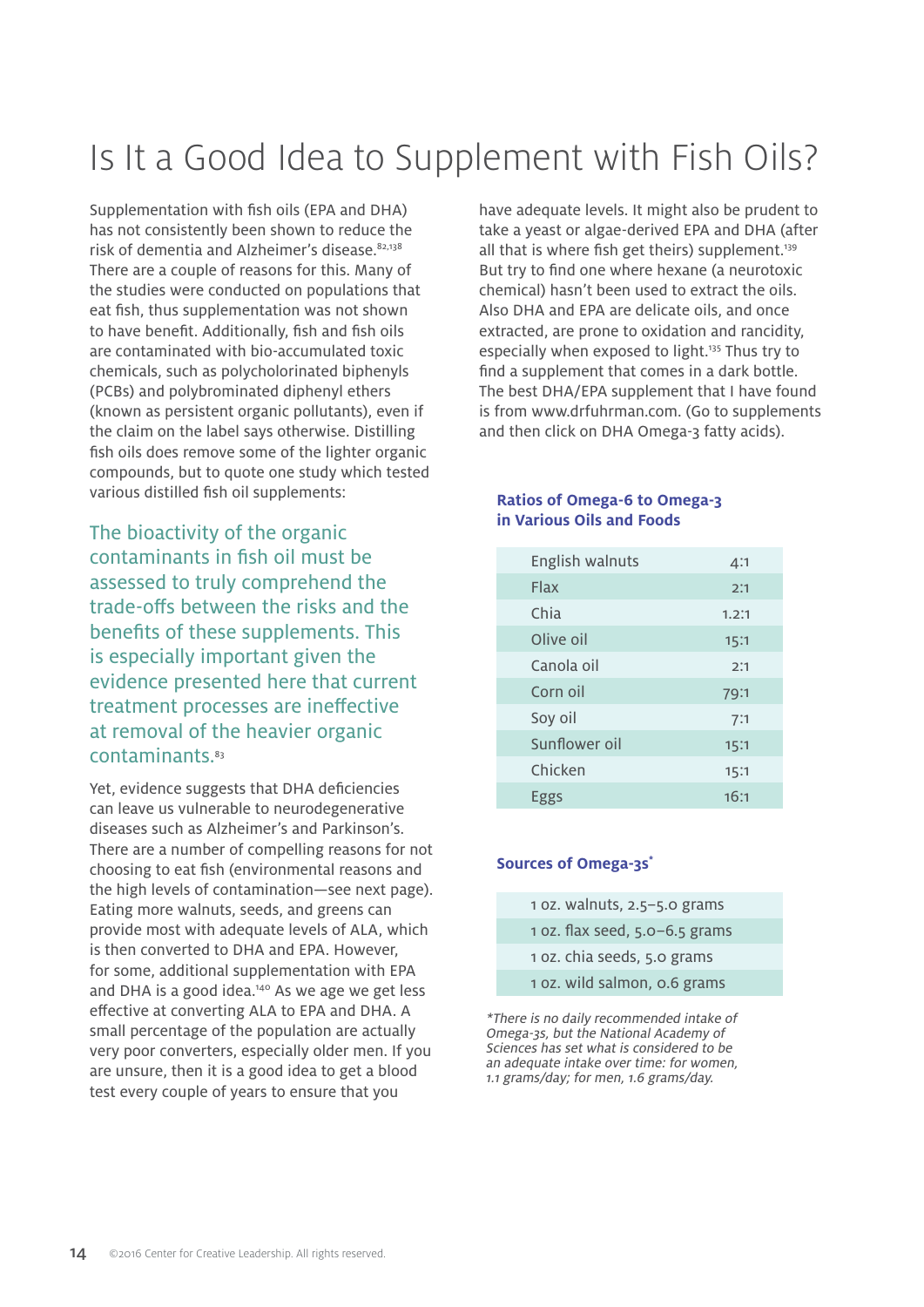# Fish: A Double-Edged Sword

Fish consumption is generally recognized to be heart and brain healthy.<sup>84</sup> Eating fish is generally better than eating chicken and beef. However, it is not the health food it is made out to be. Our oceans and waterways have become the sewers of the world, leading to widespread contamination. If the fish oils are contaminated, so are the fish. All fish now contain traces of mercury and other pollutants such as PCBs, dioxins, heavy metals, and DDT to a greater or lesser degree.85,86 But, while fish are a primary source they are not the only source. Consumption of food is the major source of non-occupational exposure to these pollutants, with foodstuffs from animal origin accounting for more than 90% of the human body burden.87 Thus meat, dairy, and fish products are the primary culprits.

Scientists have also begun calling these contaminants "obesogens," because they are known to interfere with normal metabolic processes and are thus implicated in the rise in obesity.<sup>88</sup>

Mercury, which is widespread in fish, is highly toxic and will counterbalance the beneficial effects of DHA and EPA. Indeed, more recent studies show mixed results with regards to the benefits of fish consumption. Some have shown increased risk of death, diabetes, certain cancers (such as thyroid and breast), and heart disease. Other studies have shown decreased risk with eating more fish.<sup>89,90,91</sup> A 2012 meta-analysis published in the *Journal of the American Medical Association* concluded that omega-3 supplementation was not associated with a lower risk of all-cause mortality, cardiac death, sudden death, myocardial infarction, or stroke."<sup>89</sup> The recommendation to physicians was this: "Our job should be to stop highly marketed fish oil supplementation in all of our patients." Another review article on the risks versus benefits of fish consumption noted "no clear benefit of omega-3 fats on health."93

Fish (as well as other animal foods) also have high levels of preformed arachidonic acid. Arachidonic acid is also formed from omega-6 fatty acids. This is why omega-6 fatty acids tend to be pro-inflammatory. However, consumption of preformed arachidonic acid (which is only found in animal foods) results in a heightened inflammatory response.94 So this may also cancel out the benefits of fish consumption. Chicken is also very high in preformed arachidonic acid.

If you do choose to eat fish, it is best to do so rarely one to two times per month and limit it to around 6 ounces. Women who ate fish more than two times per week were found to have seven times the mercury levels of those who ate fish rarely.95 Choose fish that are low on the food chain i.e., eat fish that don't eat other fish. High-mercury fish include shark, swordfish, king mackerel, tilefish, tuna, and sea bass. Low-mercury seafoods include shrimp, tilapia, haddock, trout, and haddock. High PCB fish include mackerel, salmon, sardines, herring, lobster, catfish, oysters, and crab.<sup>96</sup>

Regardless of whether you choose to eat fish or not, as much as possible reduce your intake of omega-6 fatty acids and arachidonic acid and boost your intake of flax, soy, walnuts, and/or chia seeds. Adding one to two tablespoons of ground flax to your daily diet will help bring the ratio of omega-6 to omega-3 fatty acids closer to 3:1. As previously mentioned, taking an algae or yeast-derived supplement that has been cold pressed and hasn't been sitting on the shelf for a long time, is also prudent.<sup>139,140</sup>

While the effect of diet on brain function is still an emerging science, it is becoming apparent that the same diet that protects us against heart disease, cancer, and stroke is likely to optimize brain function and protect us against the ravages of brain aging, or at least slow it down. After all, wouldn't it be a bit strange of nature if one diet was good for the heart but not good for the brain? There is clear evidence that most of our Western diseases can be prevented and in some cases reversed by eating a whole-foods, plantbased diet, one that is rich in leafy greens, cruciferous vegetables, berries, seeds, walnuts, mushrooms, cooked whole grains, fruits, and legumes. Additionally, it should be low in saturated fat and cholesterol (i.e., animal foods), advanced glycation end-products, and persistent organic pollutants.

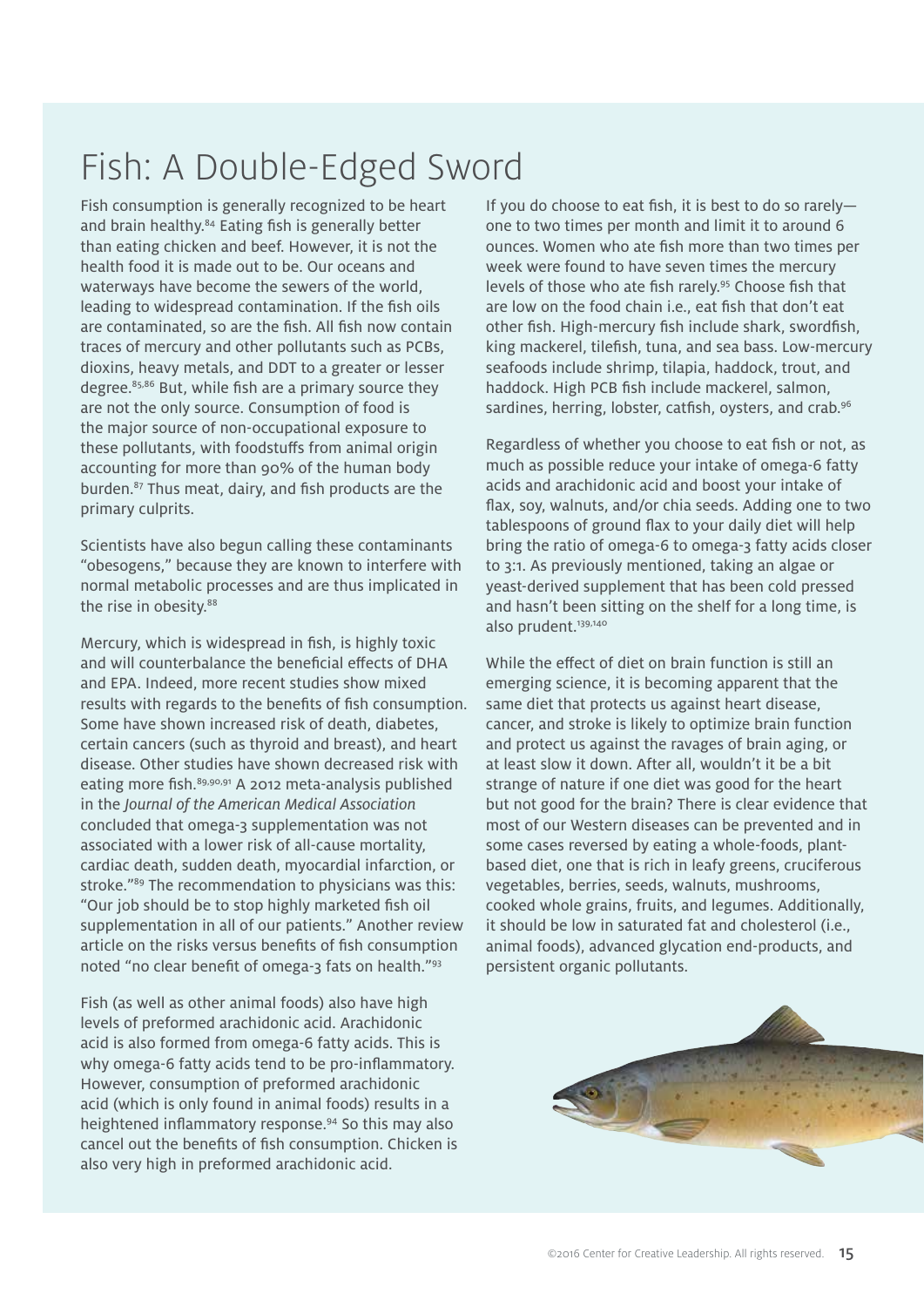## Exercise: The Magic Bullet

"Physical activity is cognitive candy," writes John Medina, a molecular biologist and author of the book *Brain Rules*. He goes on to say, "Research has consistently shown that exercisers outperform couch potatoes in tests that measure long-term memory, reasoning, attention, problem solving and fluid intelligence. When combined with the health benefits exercise offers, we have as close to a magic bullet as exists in modern medicine."97

In a 2014 review, 26 out of 27 studies found a significant association with increased physical activity and attenuated cognitive decline and disease. Various forms of exercise were studied, including aerobic, weight training, Tai Chi, and isometric.95

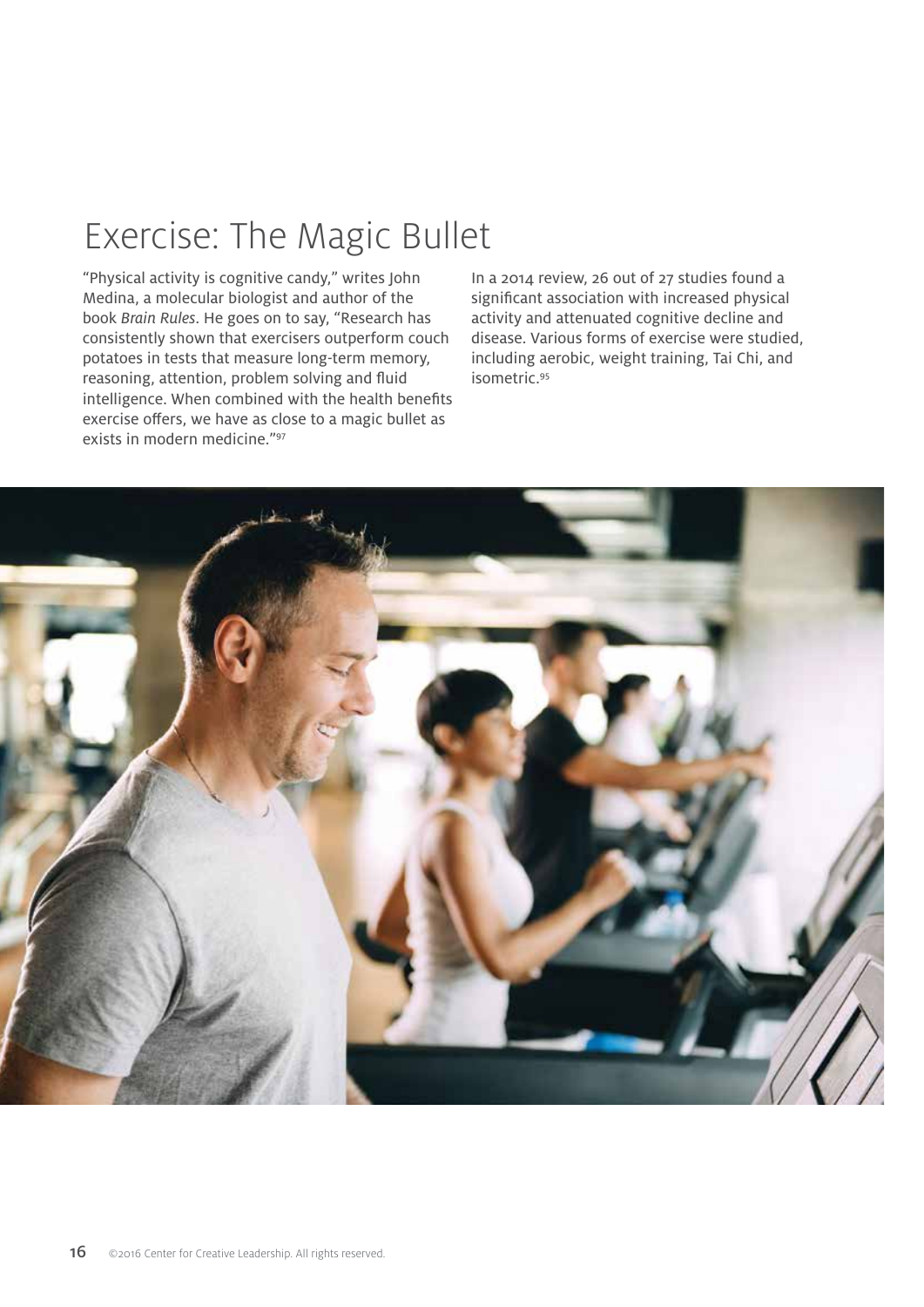## How Much Exercise Do We Need?

Not that much actually. Even walking a few times a week has benefit. Ten minutes of vigorous exercise has been shown to acutely improve mood and subsequent brain performance. However, it appears the greatest benefits occur when exercise sessions are greater than 30 minutes in duration. One study showed higher gray matter volume in late adulthood among those who walked more than six miles per week, but no benefit for those who walked less.<sup>99</sup> It is possible that, similar to heart disease, the benefits are dose-dependent (i.e., the more active one is the greater the benefit). One study found that as exercise levels increased, so did the brain benefits.<sup>100</sup> There may be a point of diminishing returns, however. Too much exercise too soon could lead to exhaustion and over-training.

The benefits also appear to be associated primarily with aerobic exercise. The results on resistance (or weight) training are mixed, and the benefits appear to be limited to more intensive resistance training programs. A recent review article, however, did suggest that aerobic training may be more effective for some individuals, while resistance training or a combination might benefit others more.<sup>101</sup>

What we are also unsure of is whether one needs to see actual improvements in fitness to accrue

brain benefits. Preliminary data suggests that improvements in cognitive function can occur without a concomitant increase in actual fitness level.102 (Note: Researchers define fitness level as aerobic capacity—a measure of the ability of the cardiovascular system to deliver oxygen to the muscles during a maximal effort.)

Declines in cognitive function is one of the unfortunate hallmarks of aging. This could be due, in part, to dysregulation of brain plasticity. Brain plasticity is important for learning and memory. Physical activity promotes positive neuroplasticity, increases cognitive reserve, and promotes neuronal connection density, resulting in improved cognitive function. By contrast, poor neuroplasticity results from physical inactivity, poor nutrition, substance abuse, and social isolation. In short, bad habits hurt learning, good habits improve it.<sup>103</sup>

Exercise helps brain function in a multitude of ways: through cardiovascular adaptations (improved blood flow, arterial function, insulin sensitivity and oxygencarrying capacity), as well as psychological benefits (improved sense of well-being, mood, or mental outlook). Yet even the psychological benefits have a physiological basis.102, 104, 105

#### **For overall good health, the American College of Sports Medicine recommends:**

- 30 minutes or more of cardio exercise five or more times per week, or 20 minutes three times per week if the activity is vigorous.
- Resistance training two to three times per week
- Neuromotor exercise involving balance, agility, and coordination two to three times per week
- Range of motion exercise like stretching or yoga more than two times per week.
- Limit sedentary behaviors and intersperse them with short bouts of physical activity and standing, irrespective of exercise habits.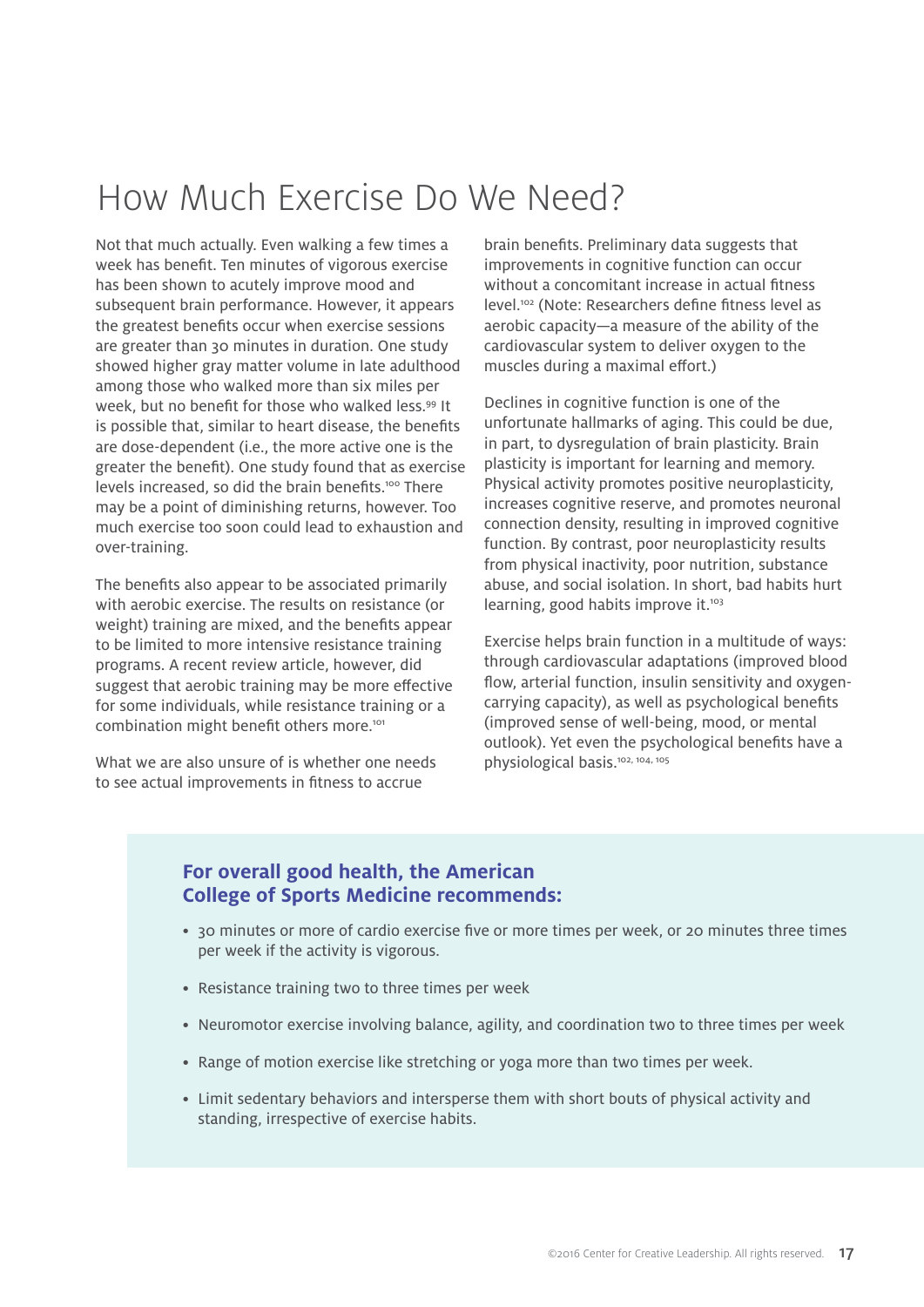# How Does Exercise Work Its Magic?

Animal studies have shown several key mechanisms by which aerobic training may enhance brain function. One is neurogenesis, or the generation of new neurons in the hippocampus.<sup>104</sup> This leads to improved hippocampal function, which is good for certain types of memory.

Another is angiogenesis, or the growth of new capillaries. Exercise has also been shown to induce angiogenesis in the cerebellum, hippocampus, and the motor cortex.<sup>105</sup> This is a big deal. Angiogenesis declines with age, thus exercise can prevent this decline. New blood vessels improve blood flow, which improves oxygen and nutrient delivery as well as better removal of waste. The hippocampus, which is essential for memory formation, is highly dependent on oxygen. This makes sense as the brain is an organ hungry for oxygen, glucose, and blood. Enhance its oxygen and food supply and it performs better.

Better blood flow has been linked to improved learning and memory. Increased blood flow velocity (as occurs during exercise) is significantly associated with less cognitive decline, whereas lower velocity is associated with Alzheimer's disease.106

Aerobic exercise also has been shown to increase the production of neurochemicals that promote growth, differentiation, survival, and repair of brain cells. Some of these effects are more pronounced in younger rather than older animals, suggesting it is better to start regular exercise early in life and stick with it. The good news, however, is that in older, aerobically trained rodents, improvements in performance were seen even in the absence of neurogenesis or angiogenesis.107,108

There are several neurochemicals that help to mediate the benefits of exercise on brain health, including brain-derived neurotrophic factor (BDNF). BDNF increases in response to both acute (a single bout) and chronic (regular) exercise.<sup>109</sup> Why is BDNF so important? It has been described as "fertilizer for the brain."<sup>110</sup> It keeps existing neurons young and healthy and encourages the formation of new cells in the brain-particularly in the hippocampus.<sup>111</sup> The importance of BDNF in preservation and enhancement of cognitive function in humans is evident by studies which show that decreasing levels of BDNF are associated with age-related decline in hippocampal volume.<sup>112</sup> Aerobic exercise, however, increases BDNF as well as hippocampal and temporal lobe volumes.<sup>113</sup> In short, exercise nourishes the brain.

Aerobic exercise also enhances several neurotransmitters in the brain, including circulating dopamine, serotonin, norepinephrine, and acetylcholine. These neurotransmitters play a role in mental health and mood enhancement, among other things. This could be one reason why exercise is such a powerful antidote to depression.<sup>102</sup>

Finally, long-term aerobic exercise has been shown to reduce oxidative stress (in rats at least) in the brain by the up-regulation of superoxide dismutase and gluatathione peroxidase.<sup>114</sup>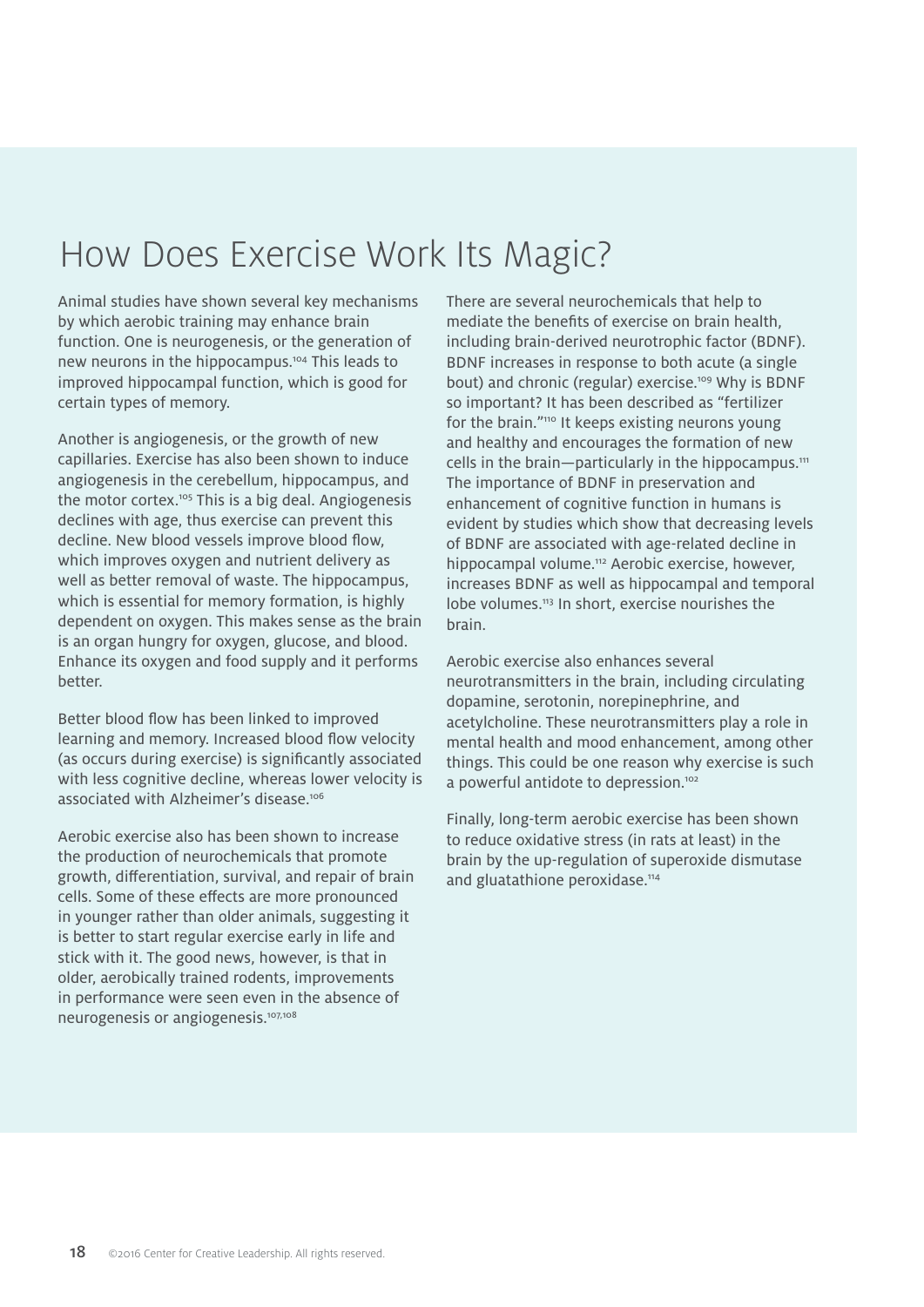#### **Exercise Tips and Suggestions**

**1. Every minute counts.** In addition to some form of structured exercise, look for ways to move more. Take frequent movement breaks during the day. Some CEOs have treadmills in their offices to do just that. Others have treadmill desks. (Yes, one can check e-mail and walk at the same time). But barring that, take a quick walk up and down stairs or hallways every hour or so.

the Rockies. Hiking in this beautiful environment not only provides a breath of fresh mountain air, but also enhances mood and enjoyment and provides a sense of perspective and awe. If you don't live near a nature-filled environment, find a quiet city street with interesting natural elements, such as trees and flowers.

#### **2. Do something every day, but keep it**

**varied.** We are designed to move and move lots. But vary what you do. The brain craves novelty. Studies show improved endorphin responses when the exercise is varied. Do yoga one day and go for a run the next. Add intervals a couple days a week.

#### **3. Get a double dose of cognitive benefit by exercising in a naturally beautiful**

**environment.** Researchers at the University of Michigan found performance on memory and attention tests improved by 20% after subjects walked through an arboretum as compared to a busy street. There is something about being in nature that revitalizes the brain beyond the exercise itself. When CEOs attend CCL's *Leadership at the Peak* course in Colorado, we incorporate morning hikes in the woods and the foothills of

#### **4. Use exercise to enhance social**

**connections.** Consider using exercise time to engage with kids, your spouse, or friends. If your days are filled with nonstop meetings and face time with other people, you might use exercise to provide valuable alone time instead. However, one study on rowers found that endorphin release was greater when rowing with the team than for the same workout rowing alone. Greater endorphin release is associated with an increased pleasure response, not to mention an increased ability to push harder. Most executives report that they exercise alone (most of the time). This is likely due to the need for time efficiency, i.e., it is easier to go it alone than try to coordinate with someone else. At the very least, however, try to find some workout partners for the weekends if possible.

#### **What Leaders Say**

CCL asked more than 1,500 senior leaders if they think exercise affects how they perform. Eighty-eight percent said exercise "clearly impacts" their performance, and 12% said it had some impact. None said it had no impact.

When we asked *how* exercise impacts performance, we heard it improved energy and helped with stress. But many of the most common responses were around brain performance. Benefits cited were clearer thinking, improved problem solving and focus, increased alertness during the day, improved mental clarity and creativity, and better mental health. Additional benefits cited were improved mood, outlook, attitude, self-confidence, and a sense of well-being. As one executive put it, "I just feel better and can think and focus more clearly."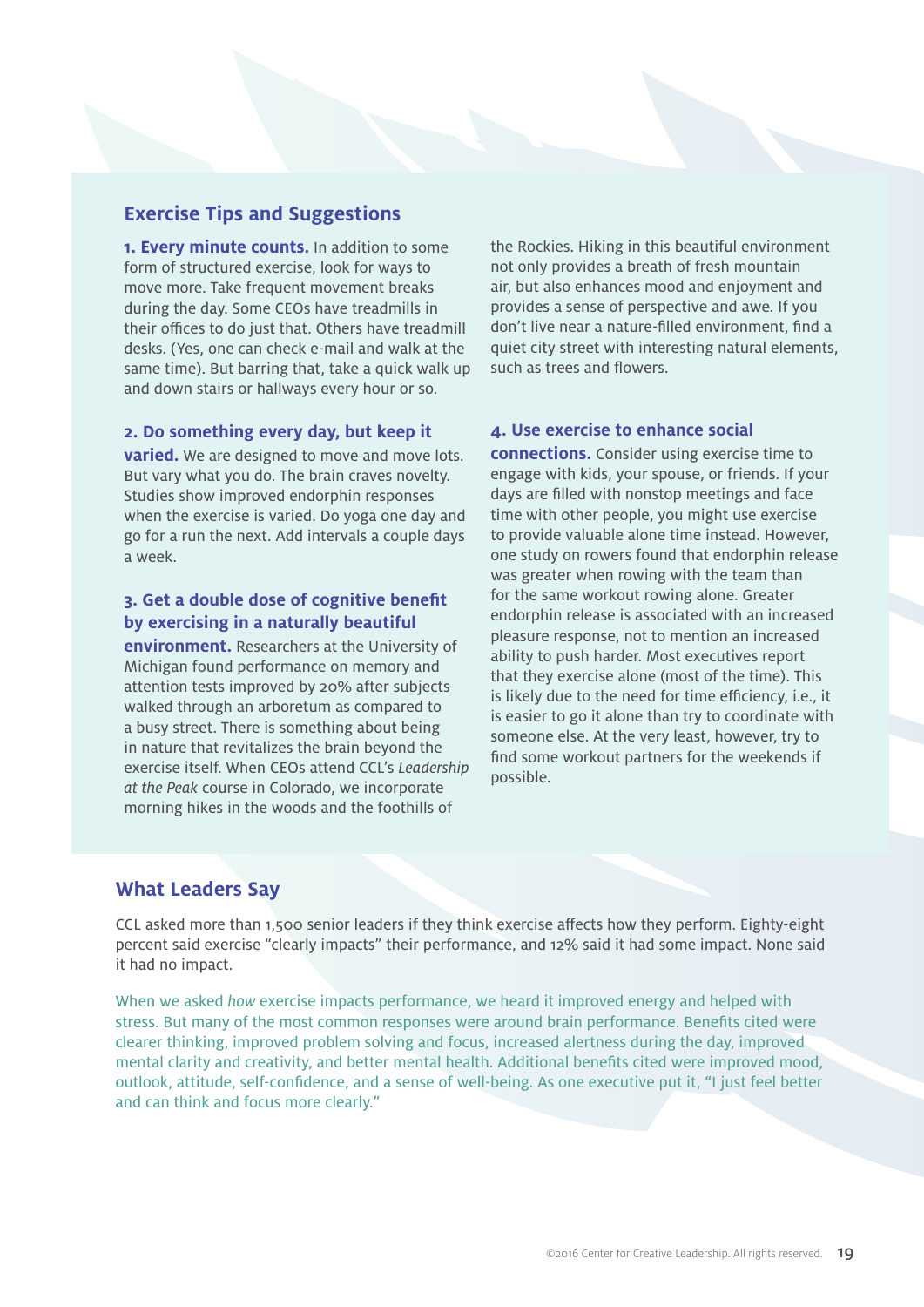

### The Impact of Stress on Brain Health

*"Any idiot can face a crisis; it is the day-to-day living that wears you down. " —Anton Chekov* 

Recently I headed out for a trail run close to my house. I rounded a bend and came face to face with a very large black bear. This was a bit disconcerting as I knew a mother and cub had been hanging around the neighborhood. Heart pounding, I carefully backed up and headed in the opposite direction. I kept checking over my shoulder to make sure the bear wasn't taking a special interest in me. Luckily he or she wasn't.

After traveling up the road for about a mile, I had all but forgotten about the bear and was well into my running reveries. However, as I rounded a bend, I came face to face with a mountain lion. Bears are one thing, but mountain lions are a whole different concern. A friend of mine was killed by a mountain lion. My cat was eaten by a mountain lion. They are beautiful creatures but best admired from afar. What to do?

Flight or fight syndrome is the term used to describe that surge of endorphins we experience when faced with a threat. Yet neither fighting nor fleeing is the appropriate response when facing a mountain lion. Lucky for me, the lion turned and ran up the side of the trail before I had time to fully process what had

happened. As you can imagine my heart rate was racing, my blood pressure was up, I was pretty jacked. I was so unnerved that further down the trail I saw a stick and about jumped out of my skin, thinking it was a rattlesnake. Fortunately the rest of the run was uneventful, though, it was one of the fastest I've done in a while.

If you've ever had a near accident in your car or gone skydiving, you've experienced the same type of adrenaline surge. It can be perceived quite differently by different people, triggering both stress and pleasure. For some, jumping out of an airplane is more terror than pleasure, and vice versa.

In stress lingo, there is a difference between distress (negative) and eustress (positive). Scientists describe *distress* as three things happening simultaneously. There is an aroused physiological state, like my elevated heart rate when I saw the bear and the mountain lion. The stressor must be perceived as negative (it was), and the person must not feel in control of the stressor (I didn't).<sup>115</sup>

*—Sharon McDowell-Larsen*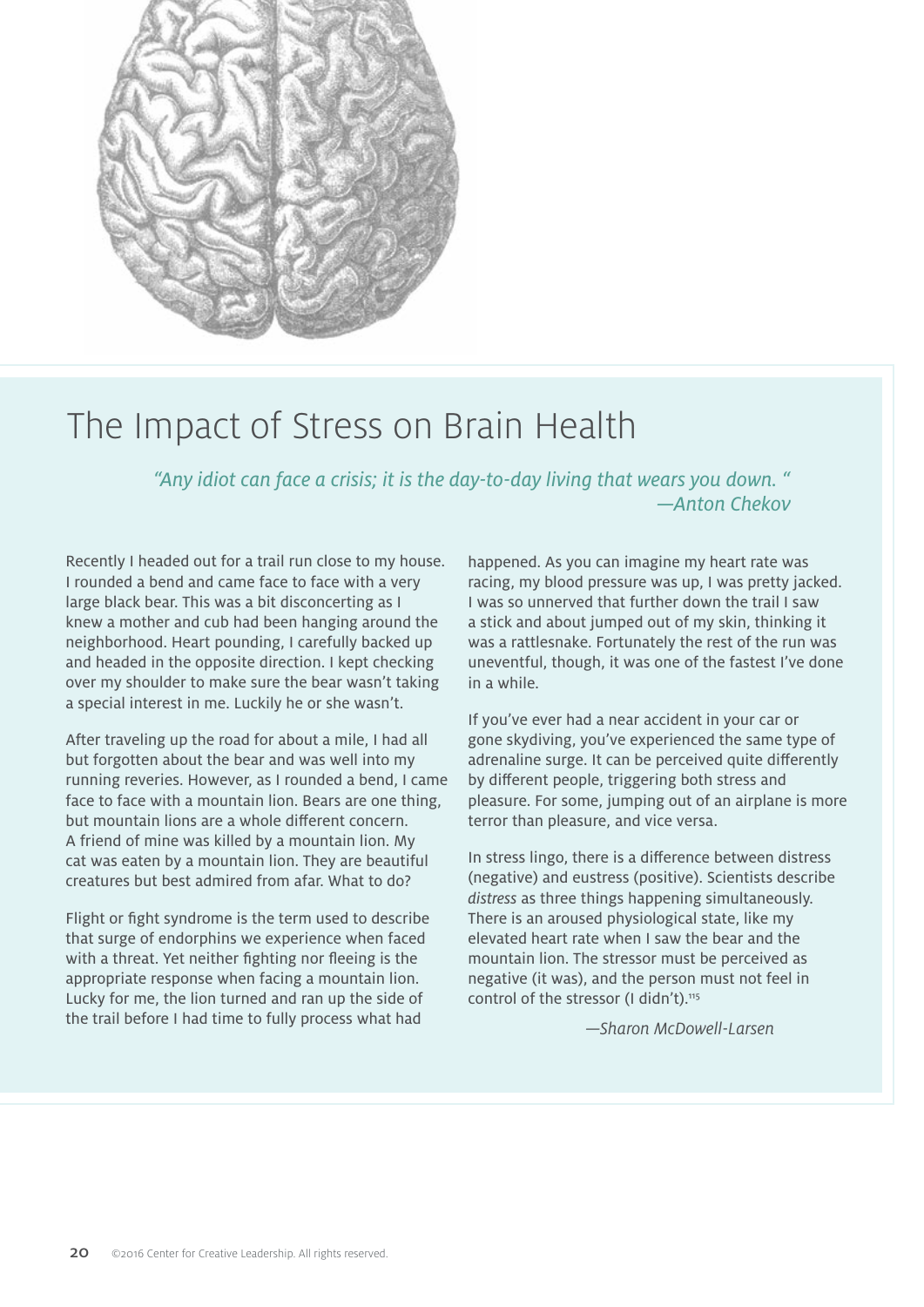Physiologically we are pretty well-equipped to deal with acute stressors. The response is immediate and dissipates relatively quickly. What gets us into trouble is the less obvious, prolonged stress we encounter in modern living. It's the type of stress that is measured in days, weeks, and months, not minutes. There are actually two different types of physiological responses at play here. While the "flight or fight" mode is driven by adrenaline (and a concomitant massive release of energy), the other involves cortisol or glucocorticoids, also released by the adrenals. They have an impact that is far less noticeable.116

Probably the biggest moderators of distress are control and predictability. As control goes up, perceived distress goes down—and so do your cortisol levels. As your perceived level of control goes down, the distress and cortisol go up.117

When I worked at the US Olympic Training Center, I was involved in a study that looked at stress in elite athletes. We put a group of them through different tests and assessments, gathered training logs, and collected saliva. One of the tests involved exercising to the point of exhaustion. Given the competitive nature of these athletes, they went hard and dug deep. As expected, cortisol levels went up immediately after the test. This is quite normal and healthy. But for some, cortisol levels dropped to pretest levels or lower within an hour. In other athletes, cortisol levels were still elevated *24 hours later*. 118

What could account for this difference? Those who reported higher levels of perceived stress in their lives during the previous year continued to have high cortisol levels after the test. Those with low levels of reported stress saw even lower levels once the test was complete. Those who were stressed and who also had *poor* coping strategies (i.e., poor control) missed more training days because of illness and injury than those who had high stress and used *good* coping strategies (higher levels of control).

What does this have to do with the brain? As it turns out, stress and its hormonal by-products profoundly affect the brain. Protracted elevations of cortisol are bad for the arteries and are detrimental to good brain function and long-term brain health. Cortisol floods the system with excess glucose and fatty acids. If left unburned (one reason why exercise is so good), the glucose and fatty acids can contribute to heart disease, arterial dysfunction, and elevated insulin. And remember, too much insulin is bad for the brain as well.<sup>119</sup>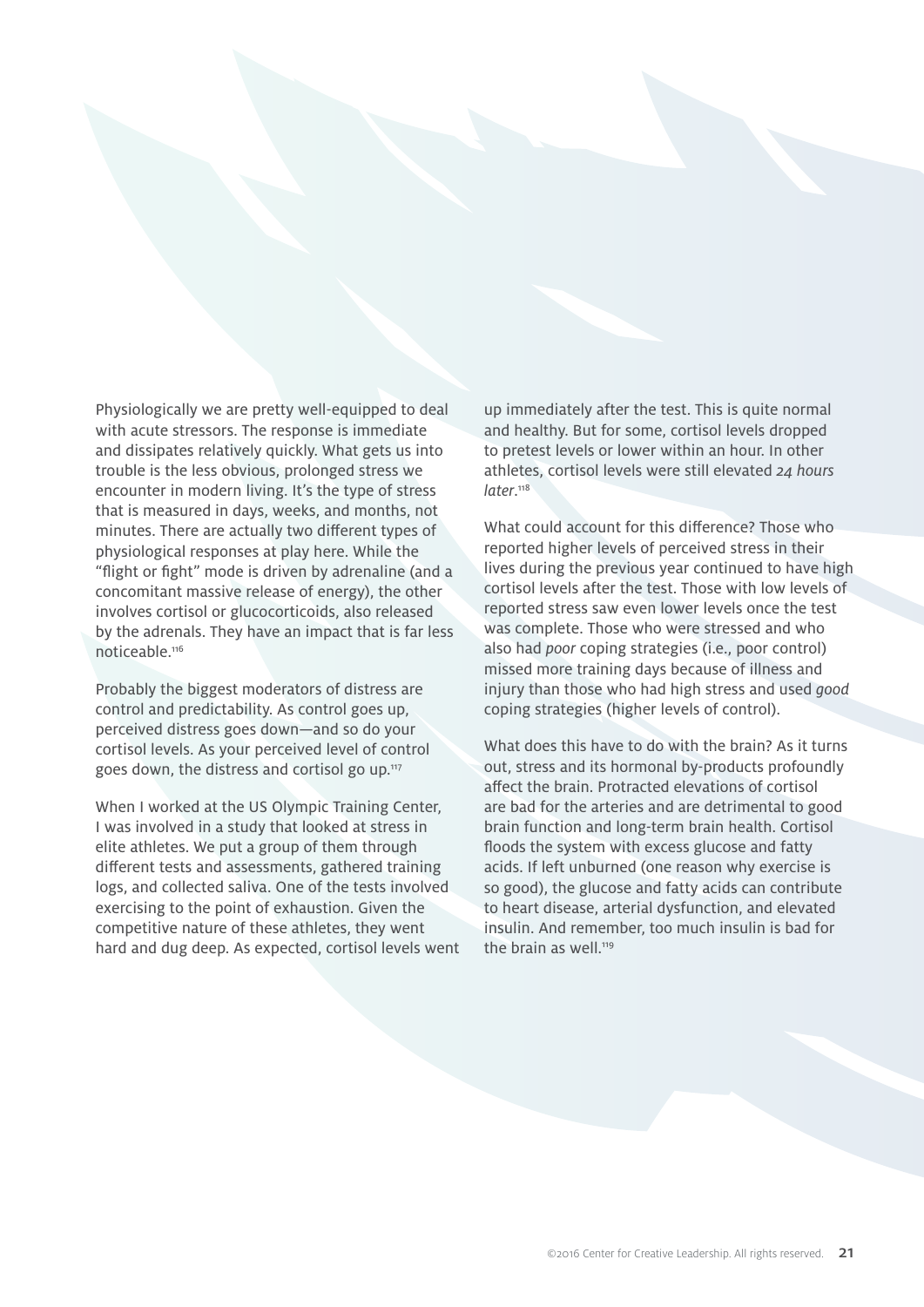Stress also increases clotting factors in the blood. That's a good thing if you are on a battle field and get sliced with a sword, but not good when it comes to warding off heart attacks and strokes or promoting good blood flow. It is also bad for the immune system as it can damage and even destroy the white blood cells that are critically important for fighting infection and infectious agents. This is likely why our stressed athletes had to take more days off from training due to sickness.

The hippocampus is particularly vulnerable to prolonged elevations of cortisol, because it has receptors for cortisol on its surface. If the stress is not too severe, it actually helps the brain perform better, solve problems more effectively, and better retain information. However, under extreme and chronic conditions, these hormones damage the hippocampus, cause it to shrink, destroy hippocampal neurons, and prevent new neurons from forming.120,121,122,123

But it gets worse. Remember the brainderived neurotrophic factor (BDNF) produced during exercise? BDNF serves to protect and stimulate neuron production. However, when the stress gets really bad (as in catastrophic), hormones can turn off the gene that makes BDNF in hippocampal cells.<sup>124</sup> Even good coping strategies like regular exercise then are less effective.

Stress has been shown to be bad for brain function in just about every way we can measure. Whether it is memory, learning agility, math, or executive function, those brain functions that allow you to excel at work and as a leader are generally negatively affected if stress is left unchecked and if you fail to use appropriate coping strategies.



© iStockphoto.com/perkus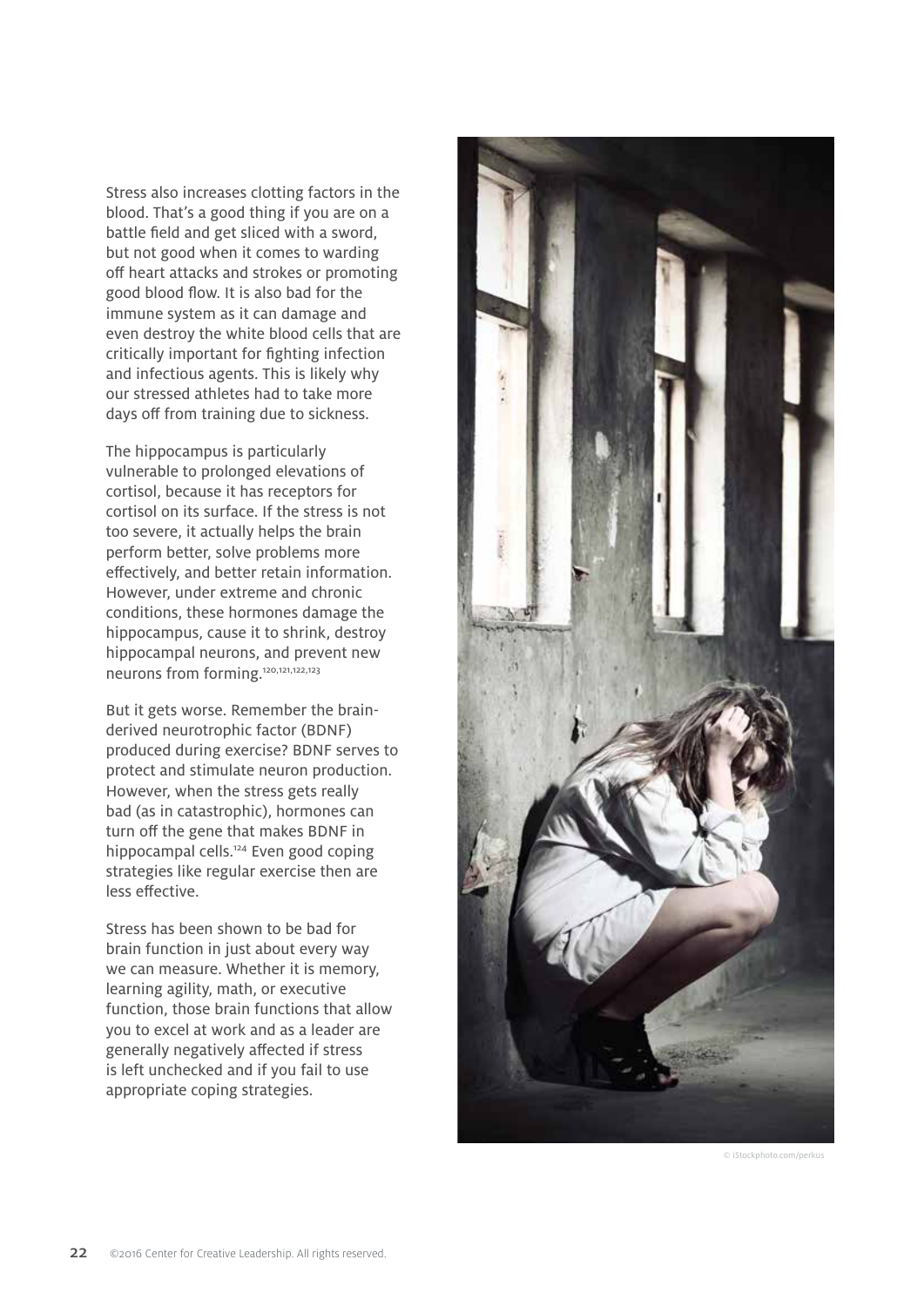### Sleep: Strive to Hit Your Sweet Spot

*"There is more refreshment and stimulation in a nap, even of the briefest, than in all the alcohol ever distilled."*

#### *—Edward Lucas*

Like exercise, sleep is critical for good health, mental sharpness, and consistent energy. In fact, we can last longer and function better on no food than on no sleep.

Exactly how much sleep a person needs can vary from person to person, but the sweet spot seems to be in the seven- to eight-hour range. Only about 10% of the population can function optimally on less than seven hours. Below are some ways that lack of sleep can negatively impact brain function.

Lack of sleep can mimic dementia. Irritability, forgetfulness, and even nausea can occur after only a couple of days without proper sleep. Extend that out a few more days and you can exhibit symptoms of Alzheimer's.125

Lack of sleep inhibits learning. Sleep helps consolidate memory, improve judgment, promote learning and concentration, boost mood, speed reaction time, and sharpen problem solving and accuracy. If you want a shortcut way to solve problems, sleep on it. Present a problem, then allow 12 hours to pass, of which eight of those hours are sleep. Research shows a better solution will be the outcome. Alternatively, sleep loss hurts attention, executive function, immediate memory, quantitative skills, logical reasoning, and mood. In fact, it hurts thinking in just about every way thinking can be measured.<sup>126</sup> Physiologically, prolonged sleep disruption or restriction may lead to major decreases in hippocampal cell proliferation, cell survival, and neurogenesis.127 Even mild sleep restriction in animal studies interferes with the increase in neurogenesis that normally occurs with learning.128

Lack of sleep can boost insulin levels and increase insulin resistance. This outcome results in elevated blood glucose levels and increased risk for diabetes. And elevated insulin is not good for the brain either.

Other negative effects of sleep deprivation include higher cortisol levels, increases in C-reactive protein (CRP), increased resting blood pressure, and decreased immune function. Again, cortisol and increased inflammatory responses, of which CRP is an indicator, hurt brain function.129

CCL's data on senior executives shows that only a small percentage (15%) get the recommended seven to eight hours of sleep a night. The average reported by male and female executives is just 6.6 hours. Part of the problem is that many have become so adapted to being sleep deprived that they don't know how exhausted they really are.

A 2003 sleep study showed that subjects reported being more fatigued the first few days after reduced sleep. By day four, though, they had adapted to a new baseline level of drowsiness and reported feeling fine—even as their cognitive performance continued to go down. As Van Cauter, a sleep researcher from the University of Chicago points out, "We are not wired biologically for sleep deprivation. We're the only animal that intentionally sleeps less than we need to."<sup>130</sup>

Getting a solid night's sleep can certainly be an ongoing challenge with travel, work, and family demands. Sometimes it comes down to a choice between more sleep and getting in a workout. What isn't known is whether the benefits of regular exercise and a good diet can compensate for the detriments associated with less sleep. Likely the answer is yes it can, but only up to a point. Either way, though, it is important to guard that sleep time and make every effort to get quality sleep.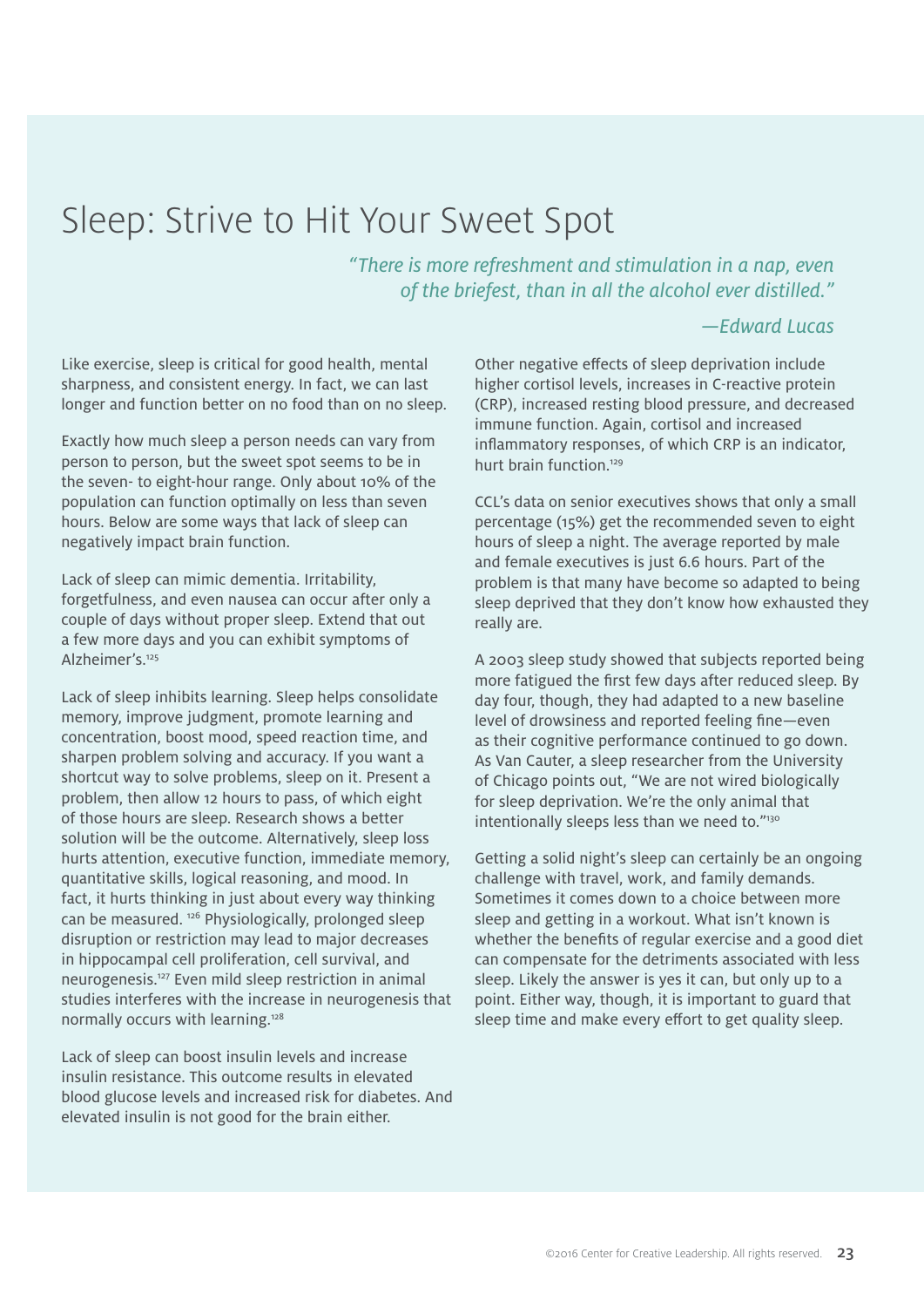

### Sleep Tips

#### **1. Go to bed and get up at the same time every day.**

This is critically important. When we constantly change times, our external cues are out of sync with our internal clock. This can play havoc with sleep and wakefulness cycles.

#### **2. Sleep in a dark room.**

Melatonin is the hormone that helps with sleep. It is destroyed by light exposure. It also tends to peak around 10 to 11 p.m. It appears that as we get older, an earlier bedtime is needed to take advantage of that peak.

#### **3. Have good light exposure first thing when you wake up.**

Daylight is best. This helps to produce more of the hormones associated with wakefulness and alertness. Increased production of these hormones will result in increased production of melatonin and better sleep. Daylight exposure during the day can also help with this. For those living in northern climates where the sun comes up later in the day, having a special lamp that exposes us to light similar to daylight can help. Even 15 to 20 minutes of light exposure is good. Lamps that emit diffuse white light at 10,000 LUX are best.

#### **4. Have a clear period to wind down before bed.**

Refrain from watching the news, reading e-mails, and watching TV (or anything that might get you aroused) before bed. To wind down before going to bed, try some light reading, dimming the lights, or sitting in a hot tub.

#### **5. Engage in moderate to vigorous exercise daily.**

#### **6. Limit or avoid alcohol or caffeine.**

Caffeine takes about 10 hours to metabolize, so if you must drink coffee, limit it to one cup in the morning. Alcohol may help you fall asleep, but it can interfere with REM (short for rapid eye movement) sleep when it starts to metabolize.

**7. Keep dinner light and starch-based, and eat at least one to two hours before going to bed.** 

**8. Drink plenty of fluids during the day, but stop drinking one to two hours before bed.** This will help limit bathroom trips during the night.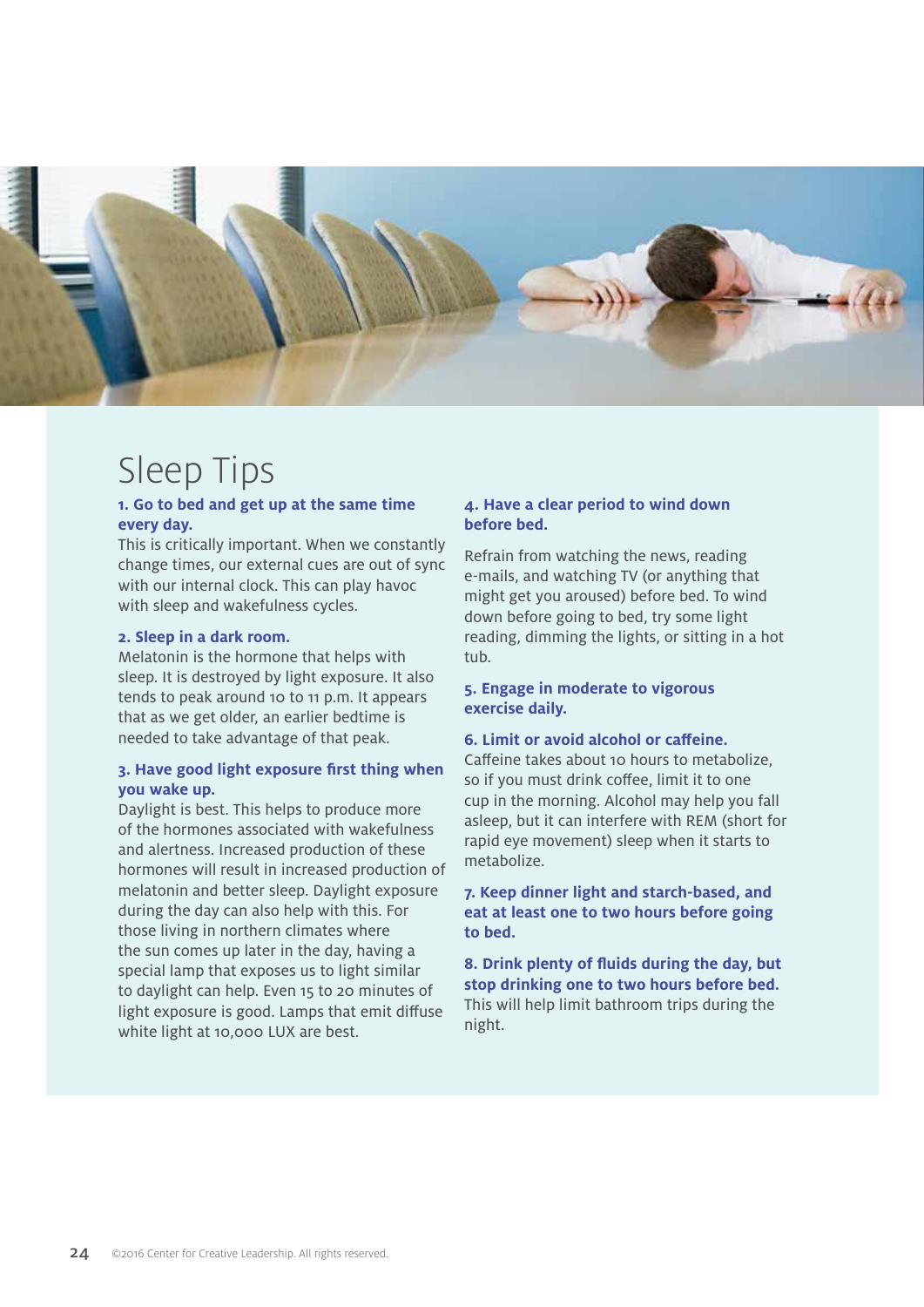### Sources and References

- 1 Bourre, J. M. (2006). Effects of nutrients (in food) on the structure and function of the nervous system: Update of dietary requirements for brain. Part 2: Macronutrients. *Journal of Nutrition, Health* & *Aging, 10*, 386–398.
- 2 Lee, Y., Back, J. H., Kim, J., Kim, S. H., Na, D. L., Cheong, H. K., & Kim, Y. G. (2010). Systematic review of health behavioral risks and cognitive health in older adults. *International Psychogeriatrics, 22*, 174–187. doi: 10.1017/S1041610209991189
- <sup>3</sup> Ritchie, K., Carrière, I., Ritchie, C. W., Berr, C., Artero, S., & Ancelin, M. L. (2010). Designing prevention programmes to reduce incidence of dementia: Prospective cohort study of modifiable risk factors [Abstract]. *BMJ, 341*, 3885. doi: 10.1136/bmj.c3885
- 4 Kamphis, P., & Scheltens, P. (2010). Can nutrients prevent or delay onset of Alzheimer's disease? *Journal of Alzheimer's Disease, 20*, 765–775. doi: 10.3233/JAD-010-091558
- 5 Brewer, G. J. (2009). The risks of copper toxicity contributing to cognitive decline in the aging population and to Alzheimer's disease. *Journal of the American College of Nutrition, 28*, 238–242.
- 6 Nurk, E., Refsum, H., Drevon, C. A., Tell, G. S., Nygaard, H. A., Engedal, K., & Smith, A. D. (2010). Cognitive performance among the elderly in relation to the intake of plant foods. The Hordaland Health Study. *British Journal of Nutrition, 104*, 1190–1201. doi: 10.1017/S0007114510001807
- 7 Ferri, C. P. et. al. (2005). Global prevalence of dementia: A Delphi consensus study. *Lancet, 366*(9503), 2112-17.
- $^{\rm 8}$  Hendrie, et. al. (2001). Incidence of dementia and Alzheimer's disease in 2 communities: Yoruba residing in Ibadan, Nigeria and African Americans residing in Indianapolis. *JAMA, 14*, 285(6):739-47.
- 9 Grant, W. B. (1997). Dietary links to Alzheimer's disease. *Alzheimer's Disease Review2*, 42-55.
- <sup>10</sup> Grant, W. B. (2014). Trends in diet and Alzheimer's disease during the nutrition transition in Japan and developing countries. *Journal of Alzheimer's Disease, 38*(3):611-20.
- 11 Dung, M. (2007). The prevalence of dementia in the Peoples Republic of China: A systematic analysis of 1980-2004. *Age and Aging, 36*:619-21.
- <sup>12</sup> Weaver, K. L., Ivester, P., Seeds, M., Case, L. D., Arm, J. P., & Chilton, F. H. (2009). Effect of dietary fatty acids on inflammatory gene expression in healthy humans. *Journal of Biological Chemistry, 284*, 15400–15407. doi: 10.1074/jbc.M109.004861
- <sup>13</sup> Murray, A. J., Knight, N. S., Cochlin, L. E., McAleese, S., Deacon, R. M., Rawlins, J. N., & Clarke, K. (2009). Deterioration of physical performance and cognitive function in rats with short-term high-fat feeding. *FASEP Journal, 23*, 4353–4360. doi: 10.1096/fj.09-139691
- 14 Greenwood, C. E., & Winocur, G. (2005). High-fat diets, insulin resistance and declining cognitive function. [Supplemental material]. *Neurobiology of Aging, 26*, 42–45.
- 15 Morrison, C. D., Pistell, P. J., Ingram, D. K., Johnson, W. D., Liu, Y., Fernandez-Kim, S. O., & Keller, J. N. (2010). High fat diet increases hippocampal oxidative stress and cognitive impairment in aged mice: Implications for decreased Nrf2 signaling. *Journal of Neurochemistry, 114*, 1581–1589. doi: 10.1111/j.1471-4159.2010.06865.x
- 16 Thirumangalakudi, L., Prakasam, A., Zhang, R., Bimonte-Nelson, H., Sambamurti, K., Kindy, M. S., & Bhat, N. R. (2008). High cholesterol-induced neuroinflammation and amyloid precursor protein processing correlate with loss of working memory in mice. *Journal of Neurochemistry, 106*, 475– 485. doi: 10.1111/j.1471-4159.2008.05415.x
- 17 Kovacic, J. C. & Fuster V. (2012). Atherosclerotic risk factors, vascular cognitive impairment, and Alzheimer's disease. *Mount Sinai Journal of Medicine, 79*(6):664-73.
- 18 Zhu, J. et. al. (2014). Intracranial artery stenosis and progression from mild cognitive impairment to Alzheimer's disease. *Neurology, 82*:842-49.
- 19 Esselstyn, C. (2007). *Prevent and reverse heart disease.* New York, NY: Penguin Group.
- 20 Smith, M. A., Petot, G. J., & Perry, G. (1999). Diet and oxidative stress: A novel synthesis of epidemiological data on Alzheimer's disease. *Journal of Alzheimer's Disease, 1*:203-6.
- <sup>21</sup> Calabrese, V., Cornelius, C., Trovato, A., Cavallaro, M., Mancuso, C., Di Rienzo, L., & Calabrese, E. J. (2010). The hormetic role of dietary antioxidants in free radical-related disease. *Current Pharmaceutical Design, 16*(7), 877–883. doi: 10.2174/138161210790883615
- <sup>22</sup> Lau, F. C., Shukitt-Hale, B., & Joseph, J. A. (2007). Nutritional intervention in brain aging: Reducing the effects of inflammation and oxidative stress. *Subcellular Biochemistry (Vol. 42*, pp. 299–318). New York, NY: Springer.
- 23 Bonda, D. J. et. al. (2010). Oxidative stress in Alzheimer's disease: A possibility for prevention. *Neuropharmacol, 59*(4-5):209-4.
- 24 Ghanim, H. et. al. (2007). Orange juice or fructose intake does not induce oxidative and inflammatory response. *Diabetes Care, 30*:1406-11.
- 25 Burton-Freeman, B. (2010). Postprandial metabolic events and fruit-derived phenolics: A review of the science. *British Journal of Nutrition, 104*:S1-  $S1A$
- 26 Brewer, G. J. (2009). The risks of copper toxicity contributing to cognitive decline in the aging population and to Alzheimer's disease. *Journal of the American College of Nutrition, 28*:238-42.
- 27 Leof, M., & Walach, H. (2012). Copper and iron in Alzheimer's disease: A systematic review and its dietary implications. *British Journal of Nutrition, 107*, 7–19. doi: 10.1017/S000711451100376X
- <sup>28</sup> Lau, F. C. (2007). Nutritional intervention in brain aging: Reducing the effects of inflammation and oxidative stress. Subcellular Biochemistry (Vol. 42, pp. 299–318). New York, NY: Springer.
- 29 Joseph, J. et. al. (2009). Nutrition, brain ageing, and neurodegeneration. *Journal of Neuroscience, 29*:12795-12801.
- 3º Krikorian, R., Shidler, M. D., Nash, T. A., Kalt, W., Vinqvist-Tymchuk, M. R., Shukitt-Hale, B., & Joseph, J. A. (2010). Blueberry supplementation improves memory in older adults. *Journal of Agricultural* & *Food Chemistry, 58*, 3996–4000. doi: 10.1021/jf9029332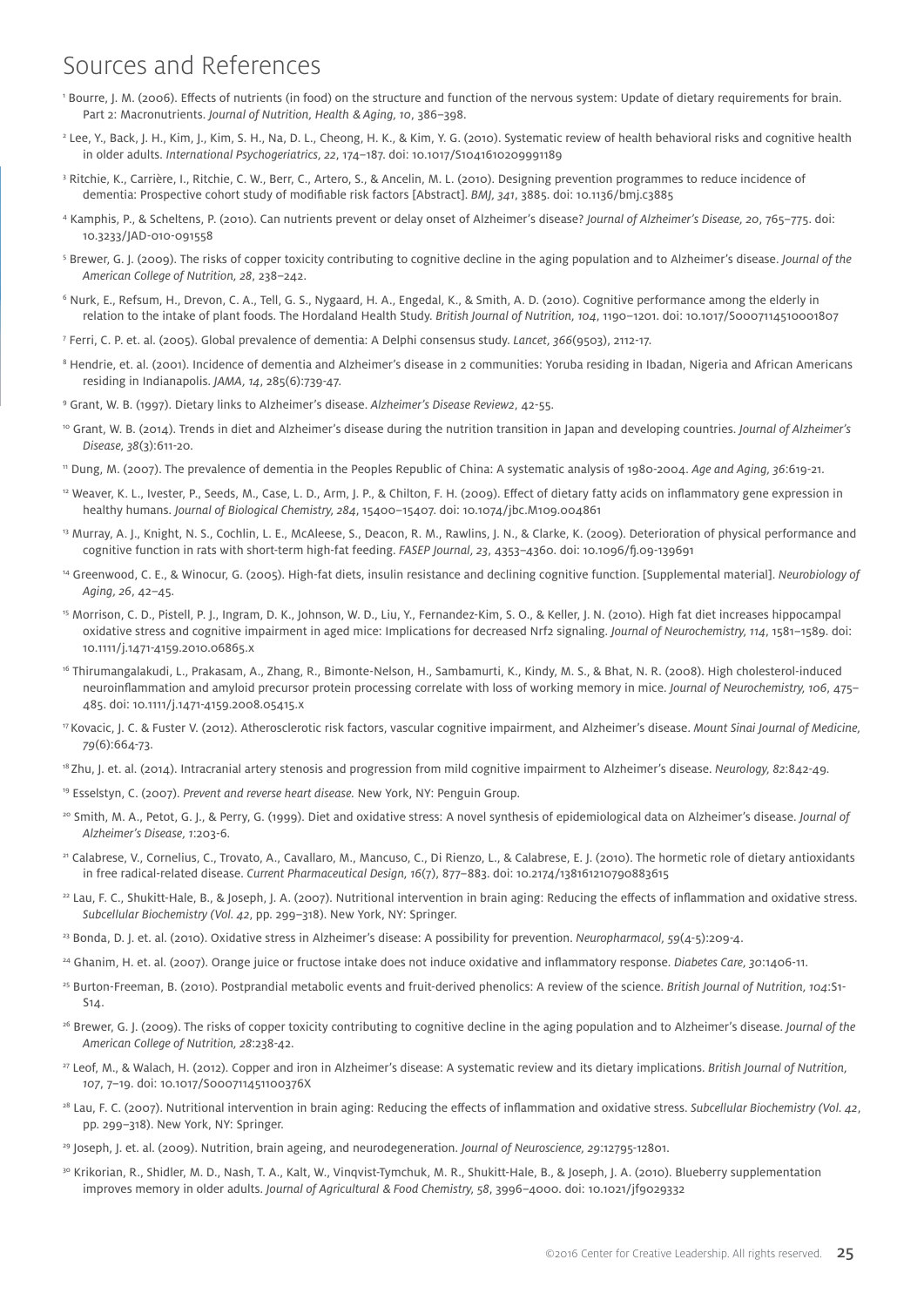### Sources and References continued

- 31 Morris, M. C., Evans, D. A., Tangney, C. C., Bienias, J. L., & Wilson, R. S. (2006). Associations of vegetable and fruit consumption with age-related cognitive change. *Neurology, 67*, 1370–1376.
- 32 Martinez de Morentin, P. B., González, C. R., & Lopéz, M. (2010). AMP-activated protein kinase: 'A cup of tea' against cholesterol-induced neurotoxicity. *Journal of Pathology, 222*, 329–334. doi: 10.1002/path.2778
- 33 Carlson, M. H., Halvorsen, B. L., Holte, K., Bohn, S. K., Dragland, S., Sampson, L., & Blomhoff, R. (2010). The total antioxidant content of more than 3100 foods, beverages, spices, herbs, and supplements used worldwide. *Nutrition Journal, 9*, 3. doi:10.1186/1475-2891-9-3
- 34 Morris, M.C. et. al. (2002). Dietary intake of antioxidant nutrients and the risk of incident Alzheimer's disease in a biracial community study. *JAMA, 287*:3230-7.
- 35 Mangialasche, R. et. al. (2010). High plasma levels of vitamin E forms and reduced Alzheimer's disease risk in advanced age. *Journal of Alzheimer's Disease, 20*(4):1029-37.
- 36 Yang, X. et. al. (2010). Coenzyme Q10 reduces beta-amyloid plaque in an APP/PS1 transgenic mouse model of Alzheimer's disease. *Journal of Molecular Neuroscience, 41*(1):110-3.
- 37 Thaler, R. et. al. (2009). Epigenetic regulation of human buccal muscosa mitochondrial superoxide dismutase gene expression by diet. *British Journal of Nutrition, 101*(5):743-9.
- 38 Ramaswamy, L. & Indirani, K. (2011). Effect of supplementation of tomato juice on the oxidative stress of selected athletes. *Journal of the International Society of Sports Nutrition, 8*(Suppl. 1):P21.
- 39 Joseph, J., Cole, G., Head, E., & Ingram, D. (2009). Nutrition, brain aging, and neurodegeneration. *Journal of Neuroscience, 29*, 12795–12801. doi: 10.1523/ JNEUROSCI.3520-09.2009
- 40 Scarmeas, N., Luchsinger, J. A., Mayeux, R., & Stern, Y. (2007). Mediterranean diet and Alzheimer's disease mortality. *Neurology, 69*, 1084–1093.
- 41 Singh, B. et. al. (2014). Association of Mediterranean diet with mild cognitive impairment and Alzheimer's disease: A systematic review and meta-analysis. *J Alzheimers Dis*., 39(2):271-82.
- 42 Giem, P., Beeson, W. L. & Fraser, G. E. (1993). The incidence of dementia and intake of animal products: Preliminary findings from the Adventist Health Study. *Neuroepidemiology,* 12(1)28-36.
- 43 Kamphis, P., & Scheltens, P. (2010). Can nutrients prevent or delay onset of Alzheimer's disease? *Journal of Alzheimer's Disease, 20*, 765–775. doi: 10.3233/ JAD-010-091558
- 44 Nurk, E. et. al. (2010). Cognitive performance among the elderly in relation to the intake of plant foods. The Hordaland Health Study. *British Journal of Nutrition, 104*:1190-1201.
- 45 Beezhold, B. L., Johnston, C. S., & Daigle, D. R. (2010). Vegetarian diets are associated with healthy mood states: A cross-sectional study in Seventh Day Adventist adults. *Nutrition Journal, 9,* 26. doi: 10.1186/1475-2891-9-26
- 46 Florence, M. D., Asbridge, M., & Veugelers, P. F. (2008). Diet quality and academic performance. *Journal of School Health, 78*, 209–215.
- 47 Bourre, J. M. (2006). Effects of nutrients (in food) on the structure and function of the nervous system: Update of dietary requirements for brain. Part 2: Macronutrients. *Journal of Nutrition, Health* & *Aging, 10*, 386–398.
- 48 Arisawa, K. et. al. (2014). Associations of dietary patterns with metabolic syndrome and insulin resistance: A cross-sectional study in a Japanese population. *Journal of Medical Investigation, 61*:333-44.
- 49 Greenwood, C. E., & Winocur, G. (2005). High-fat diets, insulin resistance and declining cognitive function. *Neurobiol Aging*, 26 Suppl 1:42-5.
- 50 McCarty, M. F. (1999). Vegan proteins may reduce risk of cancer, obesity, and cardiovascular disease by promoting increased glucagon activity. *Med Hypotheses,* 53(6):459-85.
- 51 Descovich, G. C. et. al. (1982). Metabolic effects of lecithinated and non-lecithinated textured soy protein in hypercholesterolaemia In: Noseda G, Fragiacomo C, Fumagalli R, Paoletti R., eds. *Lipoproteins and Coronary Atherosclerosis*. Amsterdam: Elservier Biomedical Press, 279-288.
- 52 Morris, M. C. at. al. (2003). Dietary fats and the risk of incident Alzheimer disease. *Arch Neurol*, 60(2):194-200.
- 53 Grant, W. B. (1999). Dietary links to Alzheimer's disease: 1999 update. *Journal of Alzheimer's Disease, 1*:197-201.
- 54 Krautwald, M. & Munch, G. (2010). Advacned glycation end products as biomarkers and gerontotoxins—a basis to explore methylglyoxal-lowering agents for Alzheimer's disease? *Exp Gerontol,* 45(10):744-51.
- 55 Semba, R. D., Nicklett, E. J., & Ferrucci, L. (2010). Does accumulation of advanced glycation end products contribute to the aging phenotype? *Journals of Gerontology, Series A., 65A*(9):903-75.
- 56, 57 Uribarri, J. et. al. (2010). Advanced glycation end products in foods and a practical guide to their reduction in the diet. *J Am Diet Assoc.,* 110(6):911-16.
- <sup>58</sup> Luth, H. I. et. al. (2005). Age- and stage-dependent accumulation of advanced glycation end products in intracellular deposits in normal and Alzheimer's disease brains. *Cereb Cortex*, 15(2);211-20.
- 59 Bengmark, S. (2007). Advanced glycation and lipoxidation end products—amplifiers of inflammation: The role of food. *J Parenter enteral Nutr., 31*(5):430-40.
- 60 Bengmark, S. B. S. (2008). Amplifiers of systemic inflammation—the role of advanced glycation and lipoxidation end products in foods. *Kuwait Med J.,*  40:3-17.
- 61 Ahmed, T. & Gilani, A. (2014). Therapeutic potential of turmeric in Alzheimer's disease: Curcumin or curcuminoids? *Phytother Res*., 28(4):517-25.
- 62 Gupta, S. C. et. al. (2013). Multitargeting by turmeric, the golden spice: From kitchen to clinic. *Mol Nutr Food Res*., 57(9):1510-28.
- 63 Chandra, V. et. al. (2001). Incidence of Alzheimer's disease in a rural community in India. *Neurology, 57*(6):985-9.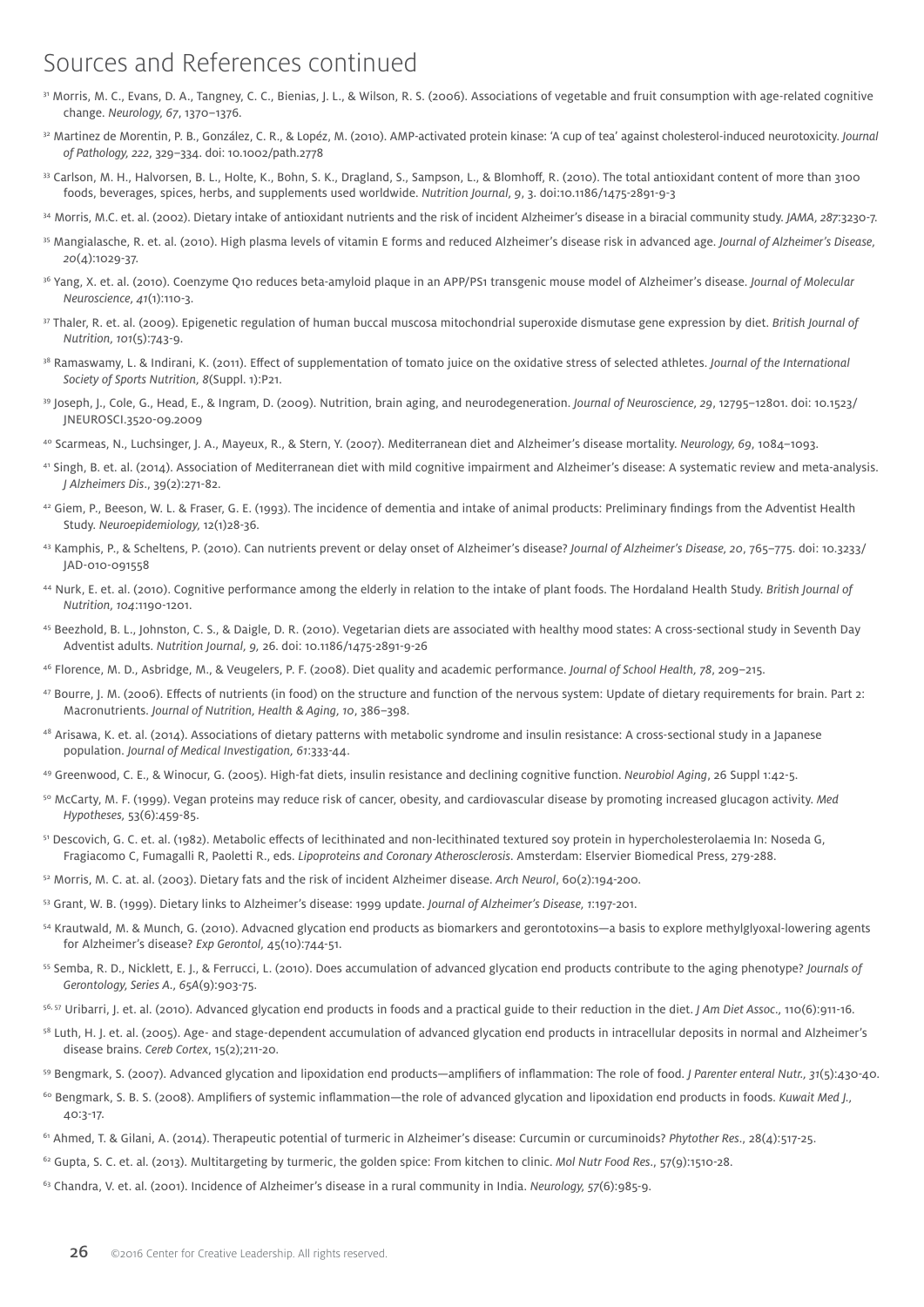64 Ng. T. et. al. (2006). Curry consumption and cognitive function in the elderly. *Am J Epidemiol,* 164(9):898-906.

65 Hishikawa, N. et. al. (2012). Effects of turmeric on Alzheimer's disease with behavioral and psychological symptoms of dementia. *Ayu.,* 33(4):499-04.

- <sup>66</sup> Akhondzadeh, S., Sabet, M. S., Harirchian, M. H., Togha, M., Cheraghmakani, H., Razeghi, S., & Moradi, A. (2010). Saffron in the treatment of patients with mild to moderate Alzheimer's disease: A 16-week, randomized and placebo-controlled trial. *Journal of Clinical Pharmacy* & *Therapeutics, 35*(5), 581–588. doi:10.1111/j. 1365- 2710.2009.01133.x
- 67 Marietta, C. et. al. (2010). Assessment of atherosclerosis: The role of flow-mediated dilation. *Eur Heart J.,* 31:2854-61
- 68 Vogel, R. A. et. al. (2000). The postprandial effect of components of the Mediterranean diet on endothelial function*. J Am Coll Cardiol,* 36(5):1455-60.
- 69 Ng, C. K., Chan, A. P., & Cheng, A. (2001). Impairment of endothelial function: A possible mechanism for atherosclerosis of a high-fat meal intake. *Annals Academy of Medicine, Singapore, 30*, 499–502.
- 70 Rueda-Clausen, C. F., Silva, F. A., Lindarte, M. A., Villa-roel, C., Gomez, E., Gutierrez, R., & López-Jaramillo, P. (2007). Olive, soybean and palm oils intake have a similar acute detrimental effect over the endothelial function in healthy young subjects. *Nutrition, Metabolism* & *Cardiovascular Diseases, 17*, 50–57.

71 Vogel, R. A., Corretti, M. C., & Gellman, J. (1998). Cholesterol, cholesterol lowering and endothelial function. *Progress in Cardiovascular Diseases, 41*, 117–136.

- $72$  Austin, S. A., Santhanam, A. V., & Katusic, Z. S. (2010). Endothelial nitric oxide modulates expression and processing of amyloid precursor protein. *Circulation Research, 107*(12), 1498–1502. doi: 10.1161/CIRCRESAHA.110.233080
- 73 Esselstyn, C. (2007). *Prevent and reverse heart disease.* New York, NY: Penguin Group.
- 74 Loef, M. & Walach, H. (2011). Copper and iron in Alzheimer's disease: A systematic review and its dietary implications. *Br J Nutr.,* 18:1-13.
- 75, 76 Brewer, G. J. (2009). The risks of copper toxicity contributing to cognitive decline in the aging population and to Alzheimer's disease. *Journal of the American College of Nutrition, 28*, 238–242.
- 77 Walton, J. R. (2010). Evidence for participation of aluminum in neurofibrillary tangle formation and growth in Alzheimer's disease. *J Alzheimers Dis*., 22:65- 72.
- $78$  Walton, J. R. (2012). Cognitive deterioration and associated pathology induced by chronic low-level aluminum ingestion in a translational rat model provides an explanation of Alzheimer's disease, tests for susceptibility, and avenues for treatment. *Int J. Alzheimer's Dis.,* 914947.
- 79 Verstraeten, S. V., Aimo, L., & Oteiza, P. I. (2008). Aluminum and lead: Molecular mechanisms of brain toxicity. *Archives of Toxicology, 82*, 789–802. doi: 10.1007/s00204-008-0345-3
- 80 World Health Organization. (1989). 'Aluminium' (WHO Food Additive Series 24), http://www.inchem.org/documents/jecfa/jecmono/vo24jeo7.htm.
- 81 Yokel, R. A., Hicks, C. L., & Florence, R. L. (2008). Aluminum bioavailability from basic sodium aluminum phosphate, an approved food additive emulsifying agent, incorporated in cheese. *Food and Chemical Toxicology, 46*, 2261–2266. doi: 10.1016/j.fct.2008.03.004
- 82 Qinn et. al. (2010). No effect of DHA supplementation in slowing Alzheimer's progression. *JAMA*, 304:1903-11.
- 83 Hoh, E. et. al. (2009). Simultaneous quantitation of multiple classes of organohalogen compounds in fish oils with direct sample introduction comprehensive two-dimensional gas chromatography and time of flight mass spectrometry. *J Agric Food Chem*, 57(7):2653-2660.
- 84 Burr, M. L., (1989). Effects of changes in fat, fish, and fibre intakes on death and myocardial reinfarction: Diet and reinfarction trial (DART). *Lancet,*  2(8666):757-61.
- 85 Turunen, A. W., Männistö, S., Kivivanta, H., Marniemi, J., Jula, A., Tiittanen, P., & Verkasalo, P. K. (2010). Dioxins polychlorinated biphenyls, methyl mercury and omega-3 polyunsaturated fatty acids as biomarkers of fish consumption. *European Journal of Clinical Nutrition, 64*, 313–323. doi: 10.1038/ ejcn.2009.147
- 86 Oken, E. et. al. (2012). Which fish should I eat? Perspectives influencing fish consumption choices. *Environ Health Perspect.,* 120(6): 790-8.
- 87 Srogi, K. (2008). Levels and congener distributions of PCDDs, PCDFs and dioxin-like PCBs in environmental and human samples: A review. *Environ Chem Lett.,* 6:1-28.
- 88 Grun, F., & Blumberg, B. (2009). Endocrine disruptors as obesogens. *Molecular* & *Cellular Endocinology, 304*, 19–29. doi: 10.1016/j.mce.2009.02.018
- 89 Zhang, M. et. al. (2013). Fish and marine omega-3 polyunsaturated fatty acid consumption and incidence of type 2 diabetes: A systematic review and meta-analysis. *Int J Endocrinol.* 2013;501015 Epub.
- 90 Stripp, C., Overvad, K., Christensen, J., Thomsen, B. L., Olsen, A., Møller, S., & Tiønneland, A. (2003). Fish intake is positively associated with breast cancer incidence rate. *Journal of Nutrition, 133*, 3664–3669.
- $91, 92$  Rizos, E. C. et. al. (2012). Association between omega-3 fatty acid supplementation and risk of major cardiovascular disease events: A systematic review and meta-analysis. *JAMA,* 308(10):1024-33.
- 93 Hooper, L., Thompson, R. L., Harrison, R. A., Summerbell, C. D., Ness, A. R., Moore, H. J., & Smith, G. D. (2006). Risks and benefits of omega-3 fats for mortality, cardiovascular disease, and cancer: Systemic review. *BMJ, 332*, 752–60.
- 94 Harizi, H., et. al. (2008). Arachidonic-acid-derived eicosanoids: Roles in biology and immunopathology. *Trend Mol Med.,* 14(10):461-9.
- 95 Hightower, J. M. & More, D. (2003). Mercury levels in high end consumers of fish. *Environ Health Persp*. 111(4):604-8.
- 96 Oken, E. et. al. (2012). Which fish should I eat? Perspectives influencing fish consumption choices. FDA Surveys. 1990-2003. *Environ Health Perspect*, 790-8.
- 97, 110, 115, 116, 123, 124, 126 Medina, J. (2008). *Brain rules*. Seattle, WA: Pear Press.
- 98 Carvalho, A. et. al. (2014). Physical activity and cognitive function in individuals over 60 years of age: A systematic review. *Clin Interven Aging*, 9:661-82.
- 99 Weuve, J. et. al. (2004). Physical activity, including walking, and cognitive function in older women. *JAMA,* 292(12):1454-61.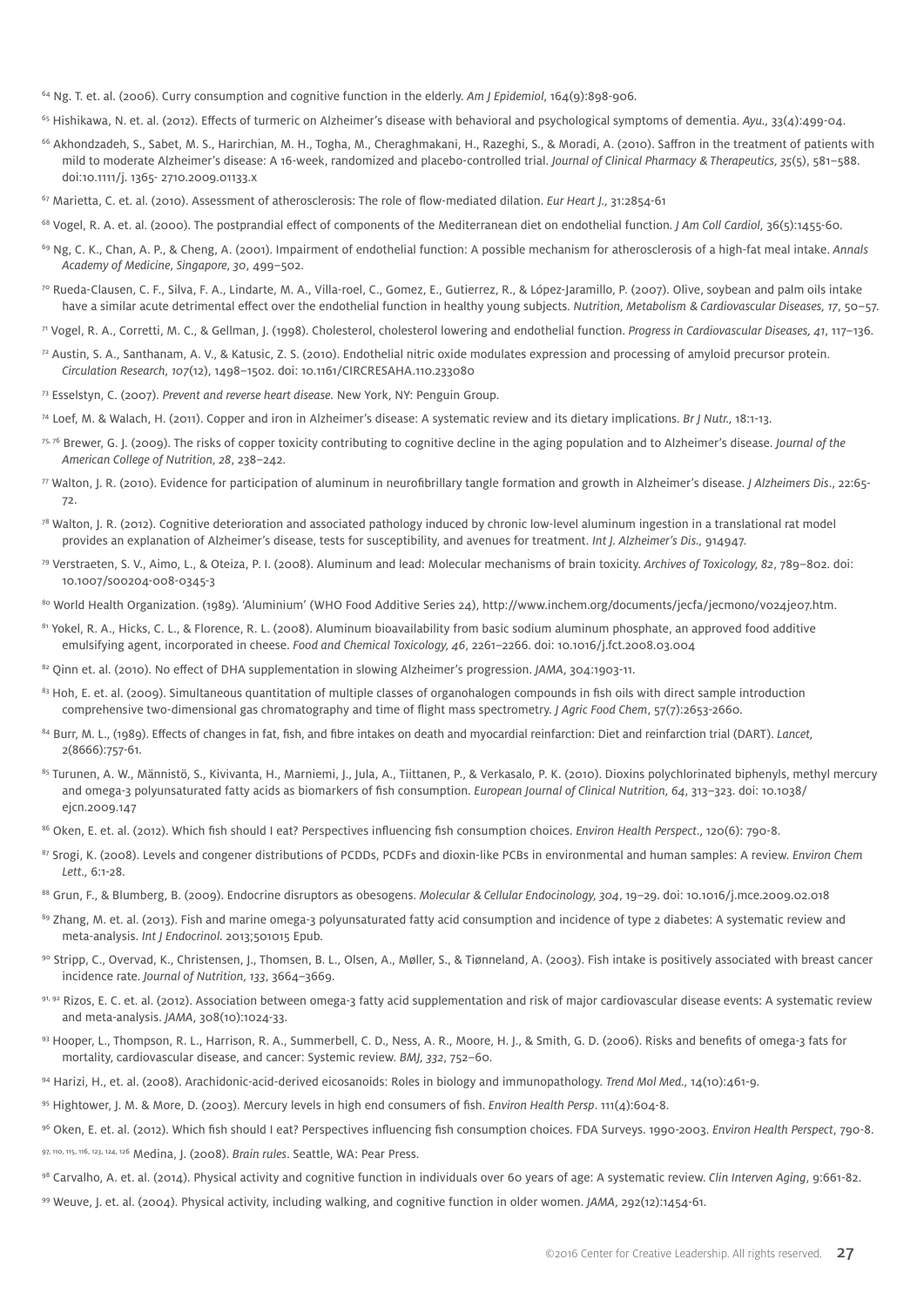### Sources and References continued

- 100 Middleton, L. E., Manini, T. M., Simonsick, E. M., Harris, T. B., Barnes, D. E., Tylavsky, F., & Yaffe, K. (2011). Activity energy expenditure and incident cognitive impairment in older adults. *Archives of Internal Medicine, 171*, 1251–1257. doi: 10.1001/archinternmed.2011.277
- 101 Garber, C. E., Blissmer, B., Deschenes, M. R., Franklin, B. A., Lamonte, M. J., Lee, I. M., & Swain, D.P. (2011). American college of sports medicine position stand. Quantity and quality of exercise for developing and maintaining cardiorespiratory, musculoskeletal, and neuromotor fitness in apparently healthy adults: Guidance for prescribing exercise. *Medicine Science in Sports* & *Exercise, 43*(7), 1334–1359. doi: 10.1249/MSS.0b013e318213fefb
- <sup>102</sup> Ploughman, M. (2008). Exercise is brain food: The effects of physical activity on cognitive function. *Developmental Neurorehabilitation*, 11, 236-240. doi: 10.1080/17518420801997007
- 103 Carvalho, A. et. al. (2014). Physical activity and cognitive function in individuals over 60 years of age: A systematic review. *Clin Interven Aging*, 9:661-82.
- 104 Ding, Q., Ying, Z., & Gómez-Pinilla, F. (2011). Exercise influences hippocampal plasticity by modulating brain-derived neurotrophic factor processing. Neuroscience, 192, 773–780. doi: 10.1016/j.neuroscience.2011.06.032
- 105 Rhyu, I. J. et.al. (2010). Effects of aerobic exercise training on cognitive function and cortical vascularity in monkeys. *Neuroscience*, 167:1239-48.
- 106 Ruitenberg, A. et. al. (2005). Cerebral hypoperfusion and clinical onset of dementia: The Rotterdam Study. *Am Neurol*, 57:789-94.
- 107 Cotman, C. W., & Engesser-Cesar, C. (2002). Exercise enhances and protects brain function. *Exercise and Sport Sciences Reviews, 30*(2), 75–79.
- <sup>108</sup> Lee, Y., Back, J. H., Kim, J., Kim, S. H., Na, D. L., Cheong, H. K., & Kim, Y. G. (2010). Systematic review of health behavioral risks and cognitive health in older adults. *International Psychogeriatrics, 22*, 174–187. doi: 10.1017/S1041610209991189
- 109 Ding, Q. et. al. (2011). Exercise influences hippocampal plasticity by modulating brain-derived neurotrophic factor processing. *Neuroscience,* 192:773-80.
- 111 Richter-Schmidinger, T. et. al. (2011). Influence of brain-derived neurotrophic factor and apolipoprotein E genetic variants on hippocampal volume and memory performance in healthy young adults. *J Neurol Transm*., 118:249-57.
- 112 Erickson, K. I., et. al. (2010). Brain-derived neurotrophic factor is associated with age-related decline in hippocampal volume. *J Neurosci.,* 30:5368-75.
- 113 Van Praag, H. et. al. (2005). Exercise enhances learning and hippocampal neurogenesis in aged mice. *J Neurosci.,* 25:8680-85.
- 114 Marosi, K. et. al. (2012). Long-term exercise treatment reduces oxidative stress in the hippocampus of aging rats. *Neuroscience,* 226:21-8.
- 117 Evans, R. G., Barer, M. L., & Marmot, T. R. (Eds.). (1994). *Why are some people healthy and others not? The determinants of health of populations.* New York, NY: Aldine de Gruyter.
- 118 Perna, F. M., & McDowell, S. L. (1995). Role of psychological stress in cortisol recovery from exhaustive exercise among elite athletes. *International Journal of Behavioral Medicine, 2*, 13–26.
- 119 Greenwood, C. E., & Winocur G. (2005). High-fat diets, insulin resistance and declining cognitive function. *Neurobiol Aging*, 26 Supl 1:42-5.
- 120 Coutu, D. (2008, May). The science of thinking smarter. *Harvard Business Review, 86*(5), 51–54.
- 121 Gould, E., & Tanapat, P. (1999). Stress and hippocampal neurogenesis. *Biological Psychiatry, 46*, 1472–1479.
- 122 Mirescu, C., & Gould, E. (2006). Stress and adult neurogenesis. *Hippocampus, 16*, 233–238.
- 125, 130 Curran, F. (2006). Sleep Deficit: The Performance Killer. *Harvard Business Review, 84*(10),53-9,148.
- <sup>127</sup> Zielinski, M.R. et.al (2014). Chronic sleep restriction elevates brain interleukin-1 beta and tumor necrosis factor-alpha and attenuates brain derived neurotrophic factor expression. *Neurosci Lett.,* 19:580:27-31.
- 128 Meerlo, P., Mistlberger, R. G., Jacobs, B. L., Heller, H. C., & McGinty, D. (2009). New neurons in the adult brain: The role of sleep and consequences of sleep loss. *Sleep Medicine Reviews, 13,* 187–194. doi: 10.1016/j.smrv.2008.07.004
- 129 Meier-Ewert, K. M. et. al. (2002). Effect of sleep loss on C reactive protein [abstract]. *Sleep*, 25:A105.
- 131 Blake, S. (2008). *Vitamins and minerals demystified*. McGraw-Hill.
- 132 Messier, C. et. al. (1999). Effect of glucose, glucose regulation, and word imagery value on human memory. *Behav. Neurosc., 113*, 431–38.
- 133 Solomon, A. et. al. (2009). Midlife serum cholesterol and increased risk of Alzheimer's and vascular dementia three decades later. Dement *Geriatr Cogn Disord., 28*, 75–86.
- <sup>134</sup> Blake, S. (2012). *Understanding dietary fats and oils. A scientific guide to their health effects. Lifelong Press. College of World Health.*
- <sup>135</sup> Simopoulos, A.P. (2008). The importance of the omega-6/omega-3 fatty acid ratio on cardiovascular disease and other chronic conditions. *Exp Biol Med.*, 233, 674–88.
- 136 Joseph, J. A. (2009). Grape juice, berries, and walnuts affect brain aging and behavior. *J. Nutr.*, 130, 1813S-1817S.
- 137 Ma, Q. & Teter, B. (2007). Omega-3 fatty acid docosahexagiaenoic acid increases SorLA/Lr11, a sorting protein with reduced expression in sporadic Alzheimer's disease (AD); relevance to AD prevention. *J. Neurosci., 27*(52), 14299–14307.
- 138 Sydenham, E. et. al. (2012, June 13). Omega-3 fatty acid for the prevention of cognitive decline. *Cochrane Database Syst Rev.*, (6):CD005379
- 139 Fuhrman, J. (2005). Fish: Risk vs. benefits. *Healthy Times Newsletter*, 19.
- 140 [Witte, A. V. et. al. \(2014\). Long-chain omega-3 fatty acids improve brain function and structure in older adults.](http://www.ncbi.nlm.nih.gov/pubmed/23796946) *Cereb Cortex. 24*(11), 3059-68.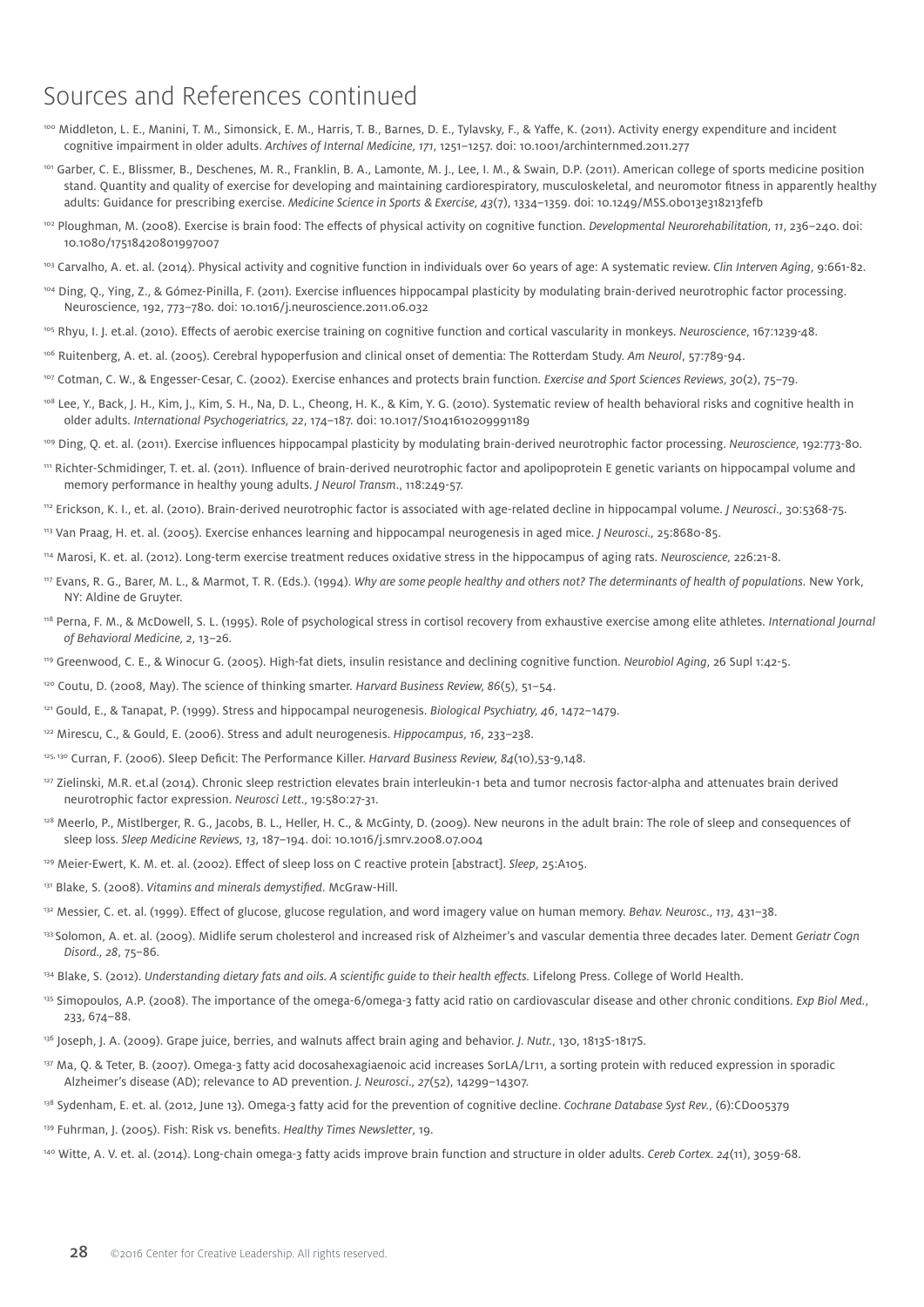### About the Author

**Sharon McDowell-Larsen, PhD,** is an exercise physiologist and a senior associate at the Center for Creative Leadership (CCL®). Since joining CCL in 1998, she has been in charge of the *Fitness for Leadership* module of *Leadership at the Peak*, CCL's course for senior executives. Prior to joining CCL, she worked in the Sports Science Lab at the US Olympic Training Center. She has published research on the relationship between regular exercise and 360-degree ratings of leadership effectiveness. Sharon has written and been quoted in numerous articles on executive fitness and leadership stress, which have appeared in the *Wall Street Journal (*Hong Kong), *Forbes*, the *Washington Post*, the *San Diego Union-Tribune*, *HR Magazine,* and *South China Morning Post*. She also coauthored *Dealing with Leadership Stress*, a CCL guidebook.

To learn more about this topic or the Center for Creative Leadership's programs and products, please contact our Client Services team.

+1 800 780 1031 +1 336 545 2810 [info@ccl.org](mailto:info@ccl.org)